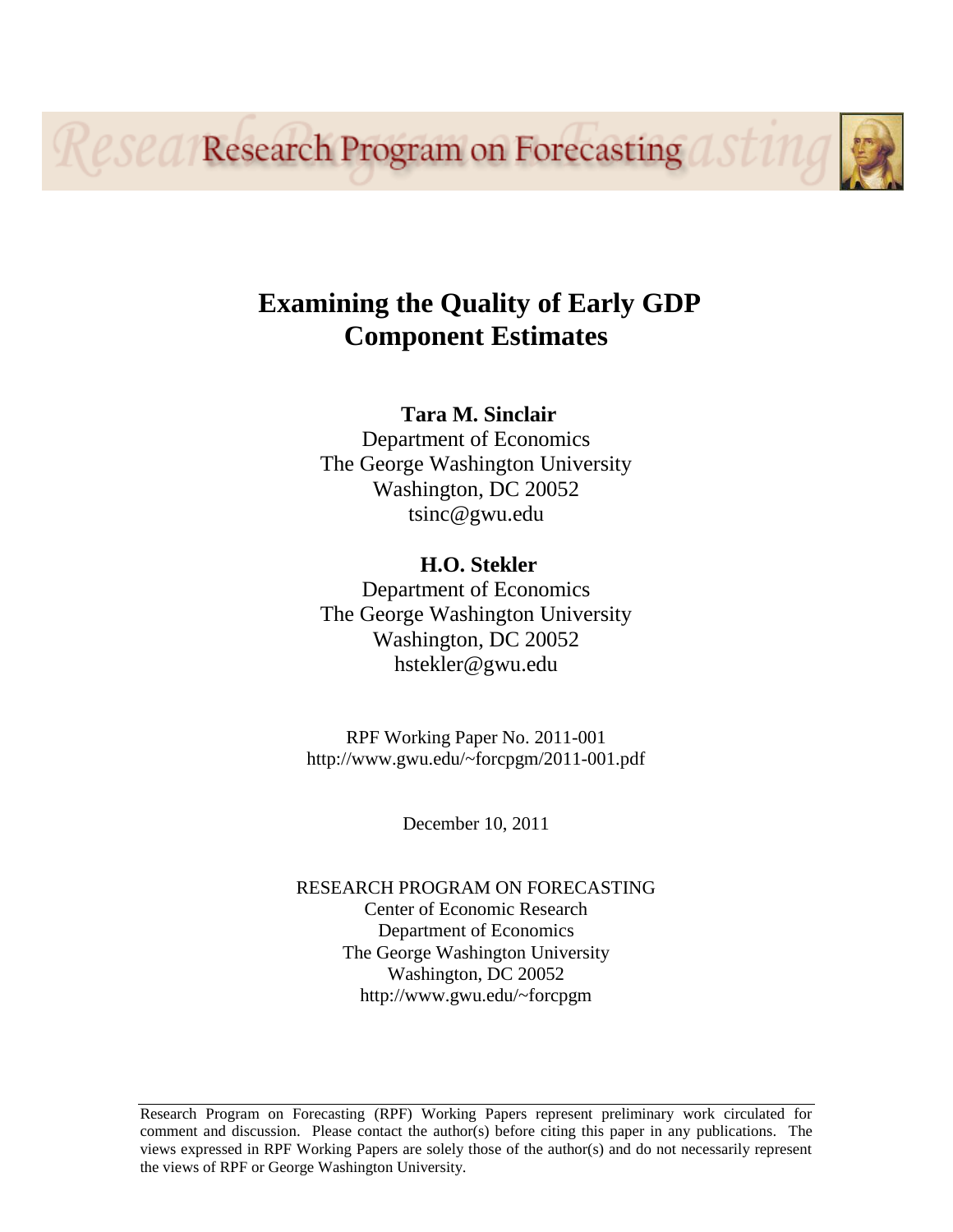# Examining the Quality of Early GDP Component Estimates $<sup>1</sup>$  $<sup>1</sup>$  $<sup>1</sup>$ </sup>

Tara M. Sinclair<sup>\*</sup> and H.O. Stekler<sup>\*\*</sup> Department of Economics George Washington University Washington DC 20052

JEL Codes: C82, E32, C53

Keywords: Flash Estimates, Data Revisions, GDP Components, Mahalanobis Measure, Business Cycles

#### **Abstract**

In this paper we examine the quality of the initial estimates of headline GDP and 10 major components of both real and nominal U.S. GDP. We ask a number of questions about various characteristics of the differences between the initial estimates available one month after the end of the quarter to the estimates available three months after the end of the quarter. Do the first estimates have the same directional signs as the later numbers? Are the original numbers unbiased estimates of the later figures? Are any observed biases related to the state of the economy? Finally, we determine whether there is a significant difference between the vector of the 30 day estimates of the 10 major components and the vector of the 90 day estimates of the same components. We conclude that, despite the existence of some bias, under most circumstances, an analyst could use the early data to obtain a realistic picture of what had happened in the economy in the previous quarter.

<sup>\*</sup>Sinclair: tsinc@gwu.edu,\*\*Stekler:hstekler@gwu.edu

<span id="page-1-0"></span><sup>&</sup>lt;sup>1</sup> We would like to thank Deanna Jensen for her outstanding research assistance. We also thank the editors and two anonymous referees for helpful comments as well as participants in the 7th Annual CIRANO Workshop on Data Revision in Macroeconomic Forecasting and Policy in Montreal and the Zicklin School of Business Economics and Finance Seminar at Baruch College, New York. We benefited from the comments made on an earlier draft by Daniel Bachman, Warren Carnow, Ulrich Fritsche, Xiaohan Ma, Tom Mayer, Blake Saville, and Xuguang Sheng. We thank Laurent Ferrara for a very helpful discussion of our paper and participants in the 7th Workshop of the International Institute of Forecasters in Verbier, Switzerland. We are grateful to the Institute of International Economic Policy that generously supported this research. We alone are responsible for any remaining errors.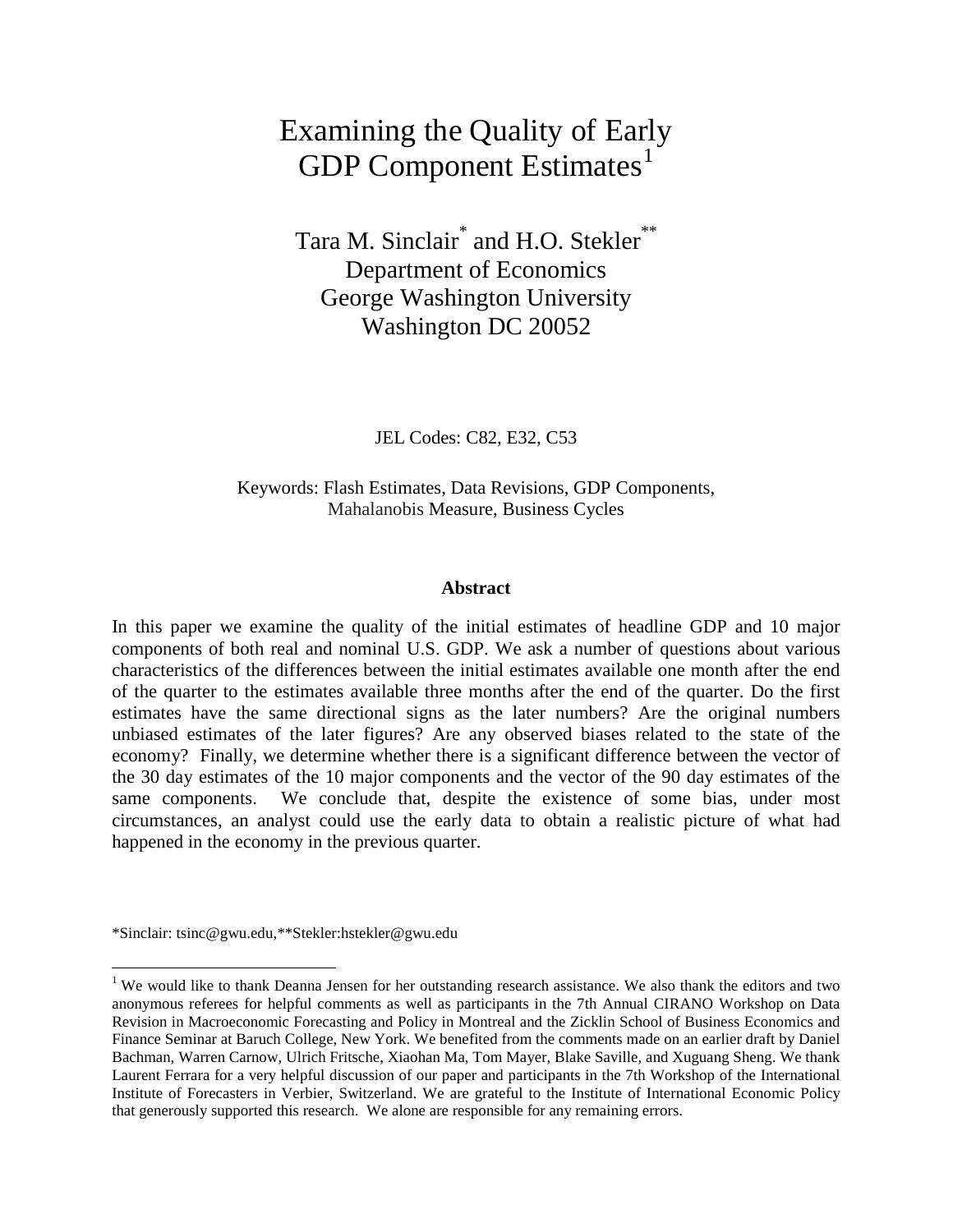### Examining the Quality of Early GDP Component Estimates Tara M. Sinclair and H.O. Stekler

Over the years, there has been considerable interest in both the financial and academic communities about the nature and extent of the revisions of the GDP data. The financial interest is observed in the way that announcements of data revisions are reported and dissected by the media. Usually the focus has been on the headline numbers, rather than on an extensive analysis of the underlying components of GDP.

The previous academic studies have examined a wide variety of issues: Are the revisions of the US data so substantial that they prevent analysts from correctly interpreting either the state of the economy or the changes that have occurred? (Zellner, 1958; Morgenstern, 1963; Stekler, 1967). Are the early numbers optimal forecasts of the *final* data or are they figures which represent measurement errors, i.e. do the revisions represent news or noise? (Mankiw et al., 1984; Mankiw and Shapiro, 1986; Mork, 1987; de Leeuw, 1990; Neftci and Theodossiou, 1991; Faust et al., 2005; Aruoba, 2008).

There have also been studies which examine the effect that data problems might pose for nowcasting or forecasting.  $2 \text{ In making predictions about the behavior of the economy,}$  $2 \text{ In making predictions about the behavior of the economy,}$ forecasters and policymakers need to know the state of the economy in recent past quarters as reflected in the early or flash estimates. This involves a tradeoff between accuracy and timeliness. How accurate are the early GDP data released 15-30 days after the end of the quarter relative to the revised figures released 30 or 60 days later? Are the early data accurate enough to provide correct information about the state of the economy, especially prior to and during

<span id="page-2-0"></span> $\frac{1}{2}$  $\frac{2}{10}$  For issues involved in nowcasting, see Stark and Croushore, (2002); Croushore, (2006, 2009, 2010). There have also been analyses of the real time conduct of monetary and fiscal policies. See Croushore (2009) for studies that have examined this issue; Groen et al. (2009) analyzed the Bank of England's real time forecasts.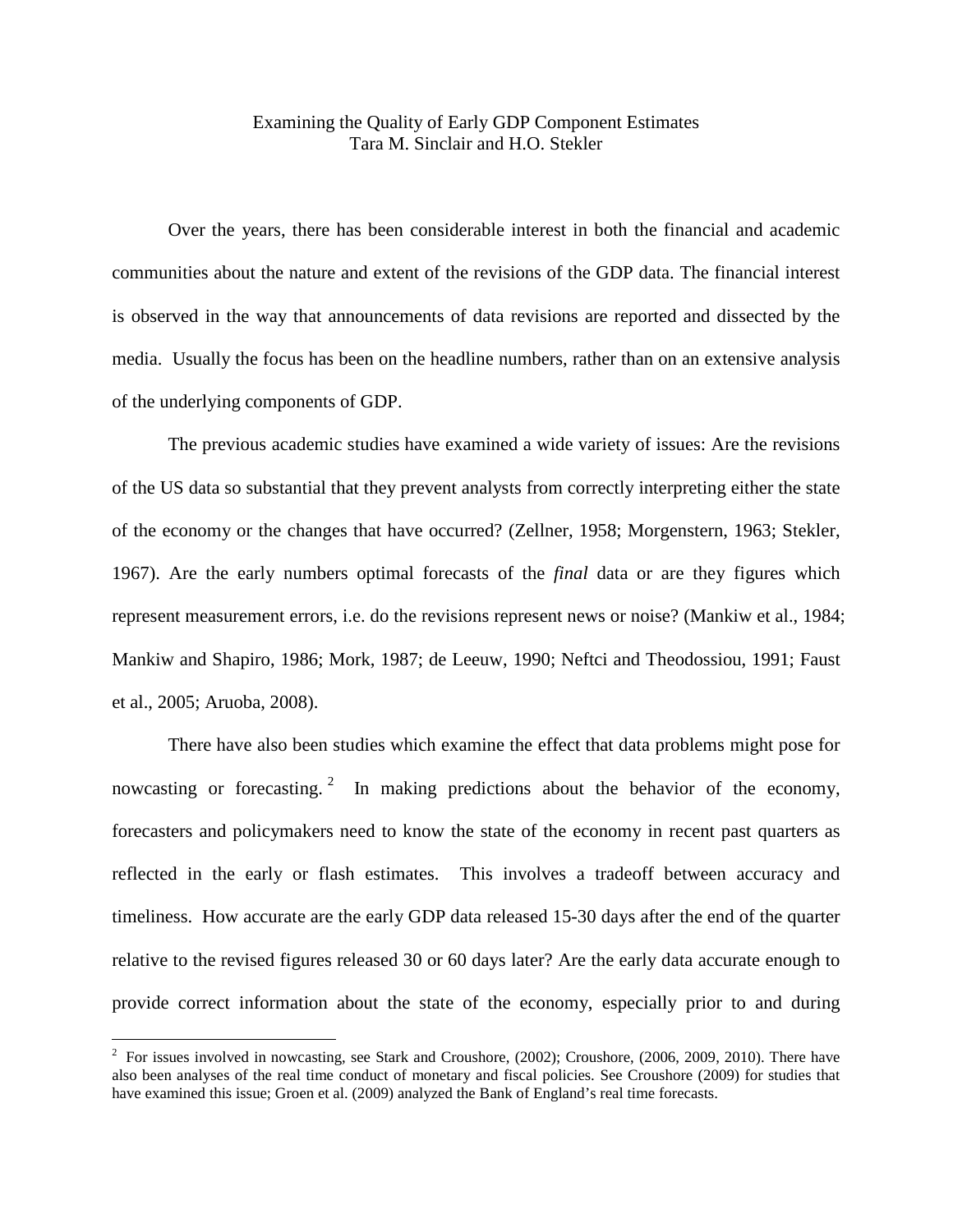recessions? (McNees, 1986; Zarnowitz 1982; Joutz and Stekler, 1998; Dynan and Elmendorf, 2001, Swanson and van Dijk, 2006).

In terms of our current knowledge about the relationship between revisions and real time analysis, the evidence is that the revisions are large and systematic. For example, the growth rate estimate for real GNP in 1977.1 varied between 4.9% and 9.6% depending on the vintage of the data. (Croushore, 2006). More recently, the estimates for GDP growth in 2008.4 were between -[3](#page-3-0).8% and -8.4%. The mean absolute revision in the growth rate of GDP has been around 1%.<sup>3</sup> Furthermore, Dynan and Elmendorf (2001) concluded that "…provisional estimates do not fully capture accelerations and decelerations, suggesting some tendency to miss economic turning points." Similarly, Joutz and Stekler (1998) concluded that while the early data were useful to forecasters, there were some turning point errors in the early data.

When the BEA releases its National Income and Product Account (NIPA) estimates, it does not just provide the headline numbers, the growth rates of real and nominal GDP. It also releases estimates of each of the major components of GDP. The aforementioned studies focused on the headline GDP numbers and did not investigate how the revisions affected the *components* of a particular vintage of GDP data.<sup>[4](#page-3-1)</sup> The main topic of this paper is to determine whether the first available estimates of the components of GDP differ substantially from later data. We, therefore, undertake an ex post descriptive analysis of the differences in the components of two vintages of real-time data: the 30 day and 90 day numbers. The users of the

<span id="page-3-0"></span> $3$  The revisions are substantial even in evaluating five year average growth rates (Croushore, 2009).

<span id="page-3-1"></span><sup>&</sup>lt;sup>4</sup> The US Bureau of Economic Analysis (BEA) that publishes these data has, however, examined the extent of the data revisions in the components that aggregate to GDP (Young, 1987; de Leeuw, 1990; Young, 1993; Grimm and Parker, 1998; Fixler and Grimm, 2002, 2005, 2008). These analyses primarily focused on the differences between the early estimates and the numbers that were available at the time the research was done. These studies usually did not discuss the extent of the revisions between the data that were released approximately 30, 60, and 90 days after the end of the quarter to which they refer. The paper by Fixler and Grimm (2008) is an exception but it only analyses the mean and mean absolute revisions of current dollar GDP. There is no discussion of the revisions to the real variables.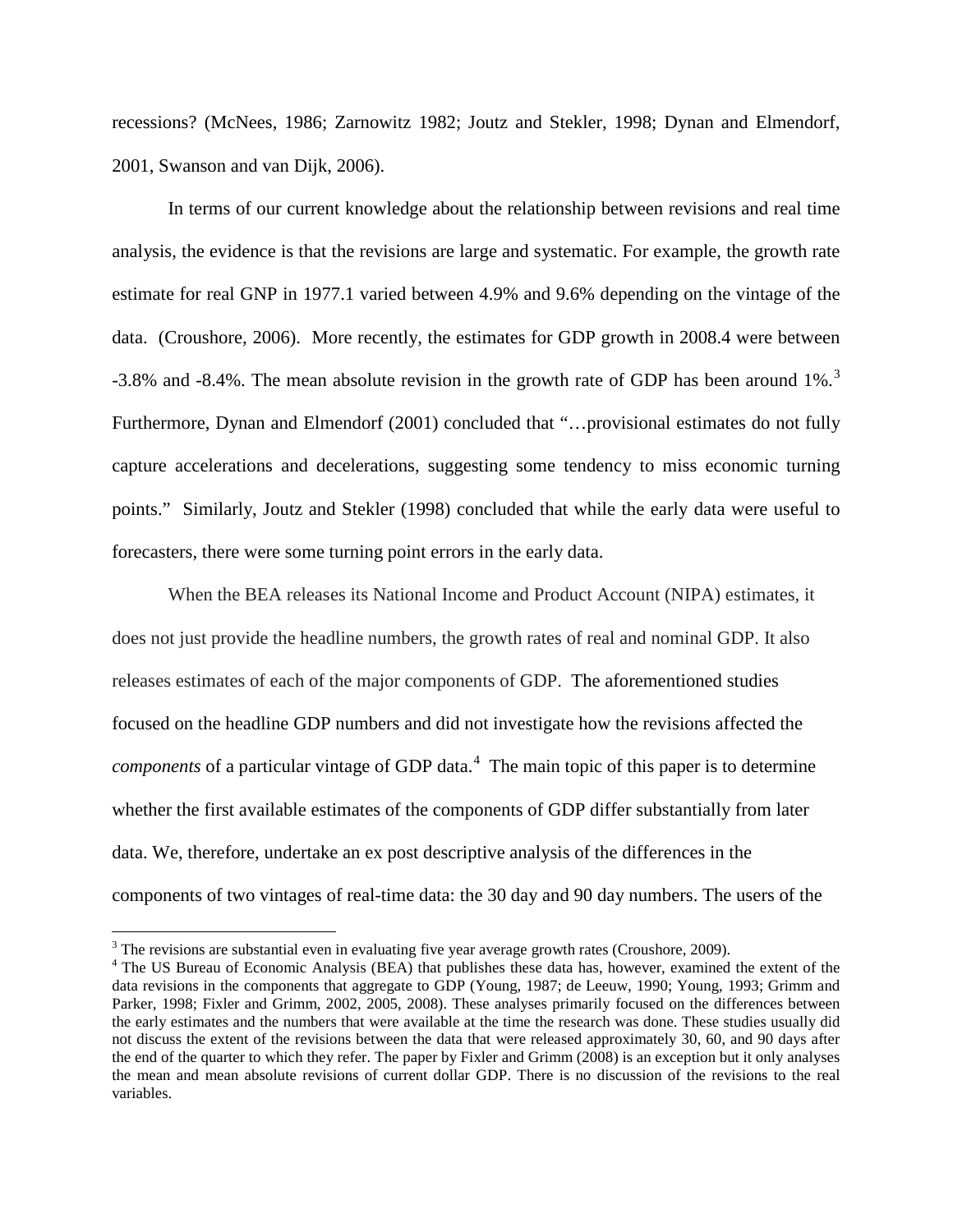data need to know whether the first estimates of the components reflect the underlying structural movements of the economy as reported by the 90 day numbers, for the early data are frequently used in policy analyses. In addition, it is important to know whether any differences that might exist are associated with the phases of the business cycle.

We ask a number of questions about various characteristics of the differences between the 30 and 90 day estimates of headline GDP and 10 major components. Do the first estimates have the same directional signs as the later numbers? Are the original numbers unbiased estimates of the later figures? Are any observed biases related to the state of the economy? Finally, we determine whether there is a significant difference between (1) the vector of the 30 day estimates of the 10 major components and (2) the vector of the 90 day estimates of the same components. This last question asks whether there has been a major revision in the composition of the changes in the headline GDP number and requires us to introduce a measure that has not previously been used in analyses of the GDP data. However, we do not present any methodology for adjusting the earliest data so that they correspond more closely to the later real-time data. That is beyond the scope of this paper.

The next section presents the methodology for measuring the bias and the statistics that are used to measure the changes in estimates of the components in the various vintages of data. This is followed by a description of the data and the results. The implications of our results comprise the concluding section.

#### **I. Methodology**

As mentioned above, most of the focus in past analyses has been on headline GDP estimates rather than on the estimates of the underlying components of GDP. It matters why a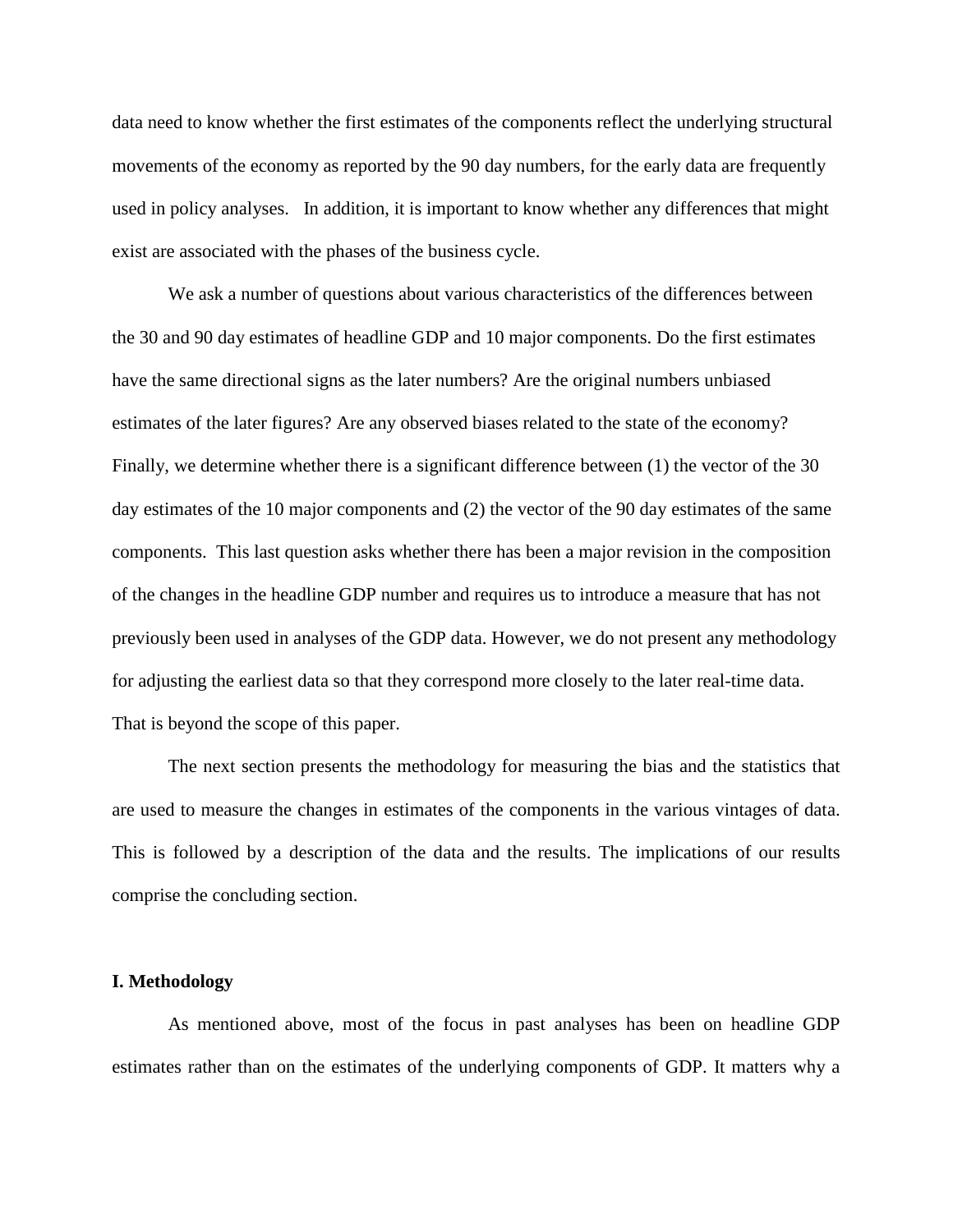change in our estimate of GDP occurred. We currently do not know whether there is a significant change in the estimates of any of the underlying components of GDP when the data are revised. If the initial estimates of headline GDP display systematic errors, we may learn something about the cause of those errors based on our analysis of the underlying components. Even if the headline GDP estimates do not display systematic errors, there may be interesting offsetting errors in the underlying components. While we do investigate whether the earliest estimates of headline GDP are systematically related to the data that are available two months later, we specifically examine and focus on the changes in the estimates of the underlying components. We also examine the role of the business cycle by dividing our sample into expansionary and recessionary quarters.

#### **A. Directional Errors**

A very important and desirable characteristic of any statistical estimate is that it should provide a correct picture of the direction in which the economy is moving. Thus the signs of the reported changes of each of the variables must be examined. We are not comparing the data to estimates that would be generated by no-change or same-change models. Rather, we follow Joutz and Stekler (1998) and, for each variable, compare the signs of the estimated changes of the 30 day numbers with the sign of the changes reported two months later. Joutz and Stekler had only done this for the headline GDP numbers. We undertake a more complete analysis by not only examining the headline numbers but also the estimates of ten major components. This is important because our knowledge about the economy's direction is enhanced when we have accurate estimates of the sectors that are causing the directional movements.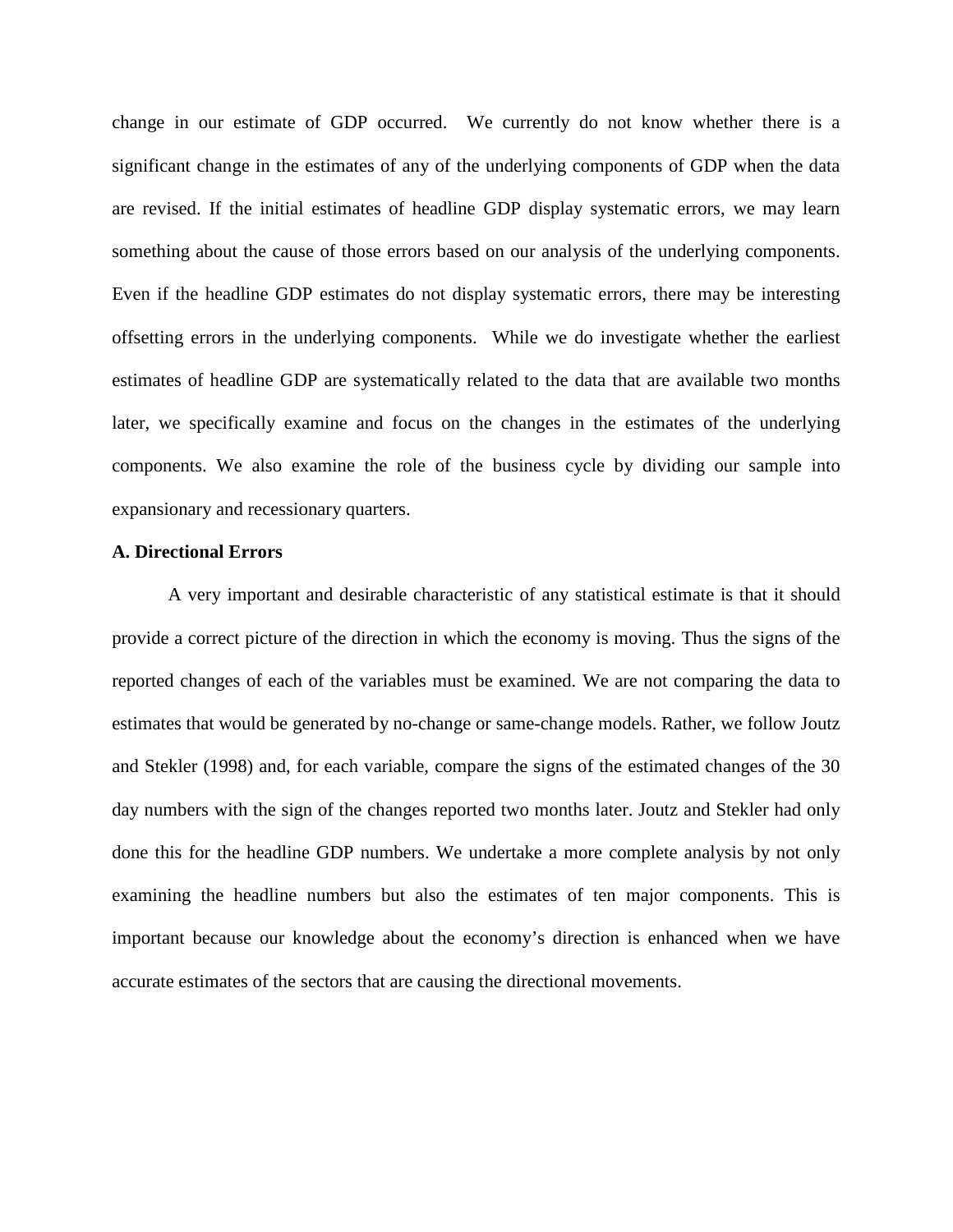#### **B. Systematic Error (Bias)**

Even if there are not a substantial number of differences in signs in either the headline or component estimates, there may still be a systematic error- a bias. We use three separate approaches to determine whether the earliest nominal and real GDP estimates are systematically related to the numbers available two months later or whether there is a bias in the first estimate. First, we test this relationship using Mincer-Zarnowitz (1969) regression. We then question whether there are systematic errors related to the state of the economy. All of these tests are applied to both the nominal and real headline GDP data as well as the estimates of the ten major components of both nominal and real GDP. Finally, in order to examine the interconnectedness of the estimates we jointly examine the revisions of the data using a first-order vector autoregression (VAR(1)).

Customarily, the basic procedure for testing for bias has been to use the Mincer-Zarnowitz (1969) regression.

$$
y_{3t} = \beta_0 + \beta_1 y_{1t} + e_t, \tag{1}
$$

where *y3t* and *y1t* are the U.S. Bureau of Economic Analysis (BEA)'s estimates for time *t* available 3 months and 1 month after the quarter, respectively. For a test of informational efficiency, the null hypothesis is:  $\beta_0 = 0$  and  $\beta_1 = 1$ . A rejection of this hypothesis indicates that the initial estimates are biased and/or inefficient. The Wald test and the F distribution are used to test this null. $5$ 

Recent research has shown that forecasts sometimes contain systematic errors (Joutz and Stekler, 2000, Hanson and Whitehorn, 2006). Forecasters overestimated the rate of growth

<span id="page-6-0"></span> <sup>5</sup> An alternative procedure for testing for bias has been to use equation suggested by Holden and Peel (1990):  $y_{3t} - y_{1t} = \beta_0 + e_t$ . In this case, the slope is imposed to be one and the test examines whether or not the data revision has a zero mean, i.e. a simple test of statistical significance for the constant in this equation.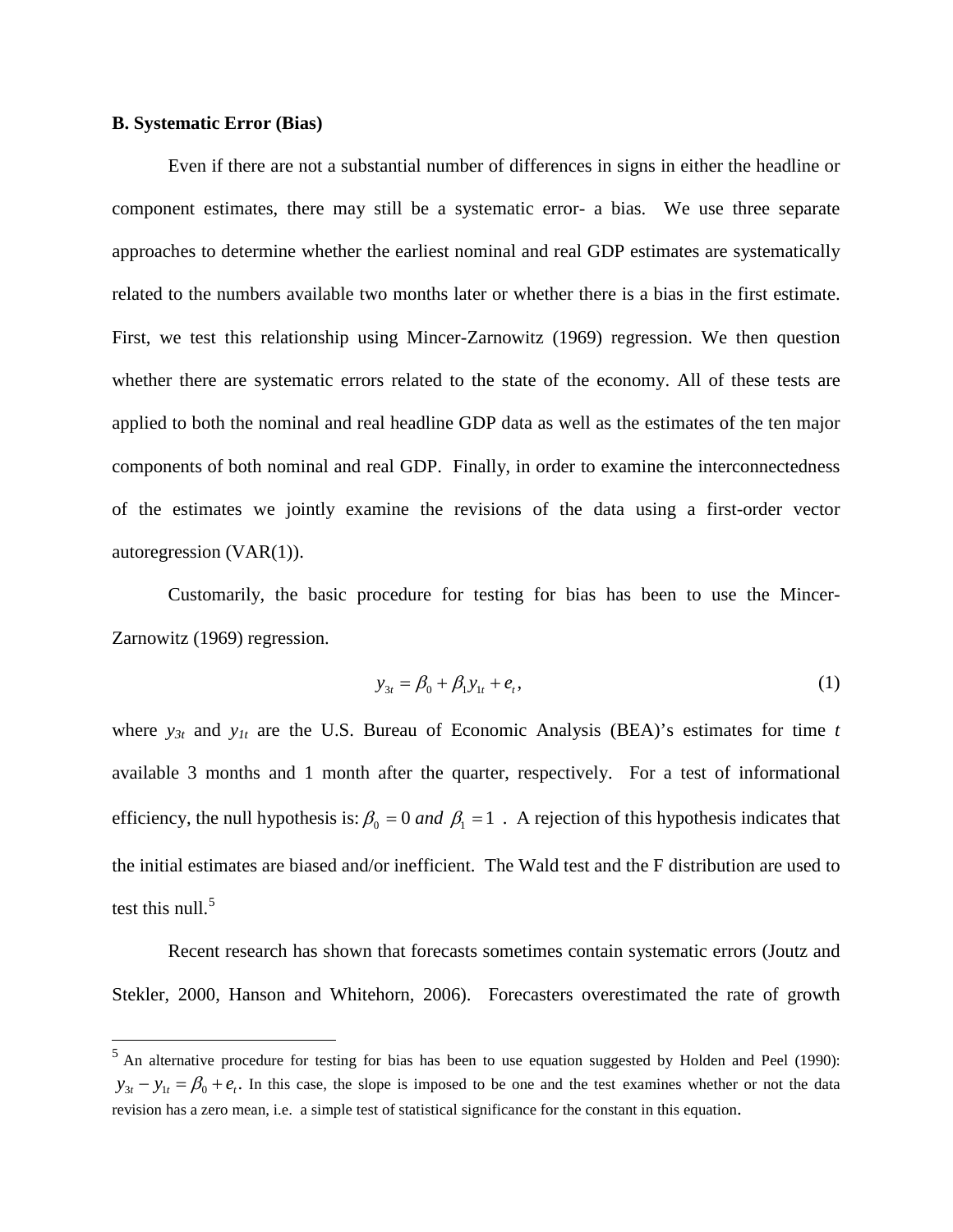during slowdowns and recessions and underestimated it during recoveries and booms. In some cases, these systematic errors, associated with the stages of the business cycle, may offset each other. Consequently, the use of (1) in the presence of these offsetting errors may yield regression estimates that do not reject the null of bias when in fact there are systematic errors that are associated with the state of the economy. Similarly, we may find a bias exists but that it may simply due to the BEA not having information on the state of the economy in time for the first release.

In order to determine whether the GDP estimates similarly failed to incorporate information about the state of the economy, we modified (1) as in Sinclair et al. (2010). The modified Mincer-Zarnowitz regression (2) now becomes

$$
y_{3t} = \beta_0 + \beta_1 y_{1t} + \beta_2 D_t + e_t, \qquad (2)
$$

where  $D_t$  is a dummy that reflects the state of the economy. It takes on the value 1 if during one month of a particular quarter the economy was in a recession. Otherwise, the value of the dummy is zero. For this calculation, the data for the quarter before the peak and the quarter after the trough were included with the numbers for the quarters that constituted the recession as defined by the National Bureau of Economic Research (NBER).<sup>[6](#page-7-0)</sup> The justification for this procedure comes from Young (1987, p. 29) who considered those to be the most critical quarters from the BEA's perspective. The joint null hypothesis now is:  $\beta_0 = 0$ ,  $\beta_1 = 1$ , and  $\beta_2 = 0$ . If any of the coefficients associated with the dummies are non-zero, the dummies contain information that can explain the initial estimation errors. If this were the case, it would indicate that the BEA

<span id="page-7-0"></span><sup>&</sup>lt;sup>6</sup> The NBER dates are available here: [http://www.nber.org/cycles/cyclesmain.html.](http://www.nber.org/cycles/cyclesmain.html) Even though the NBER data are not known in real time, there is ample justification for using them. First, this is an ex post analysis to determine whether data during recessions were fully incorporated. In addition, the BEA, itself, has used this procedure to evaluate its headline GDP numbers.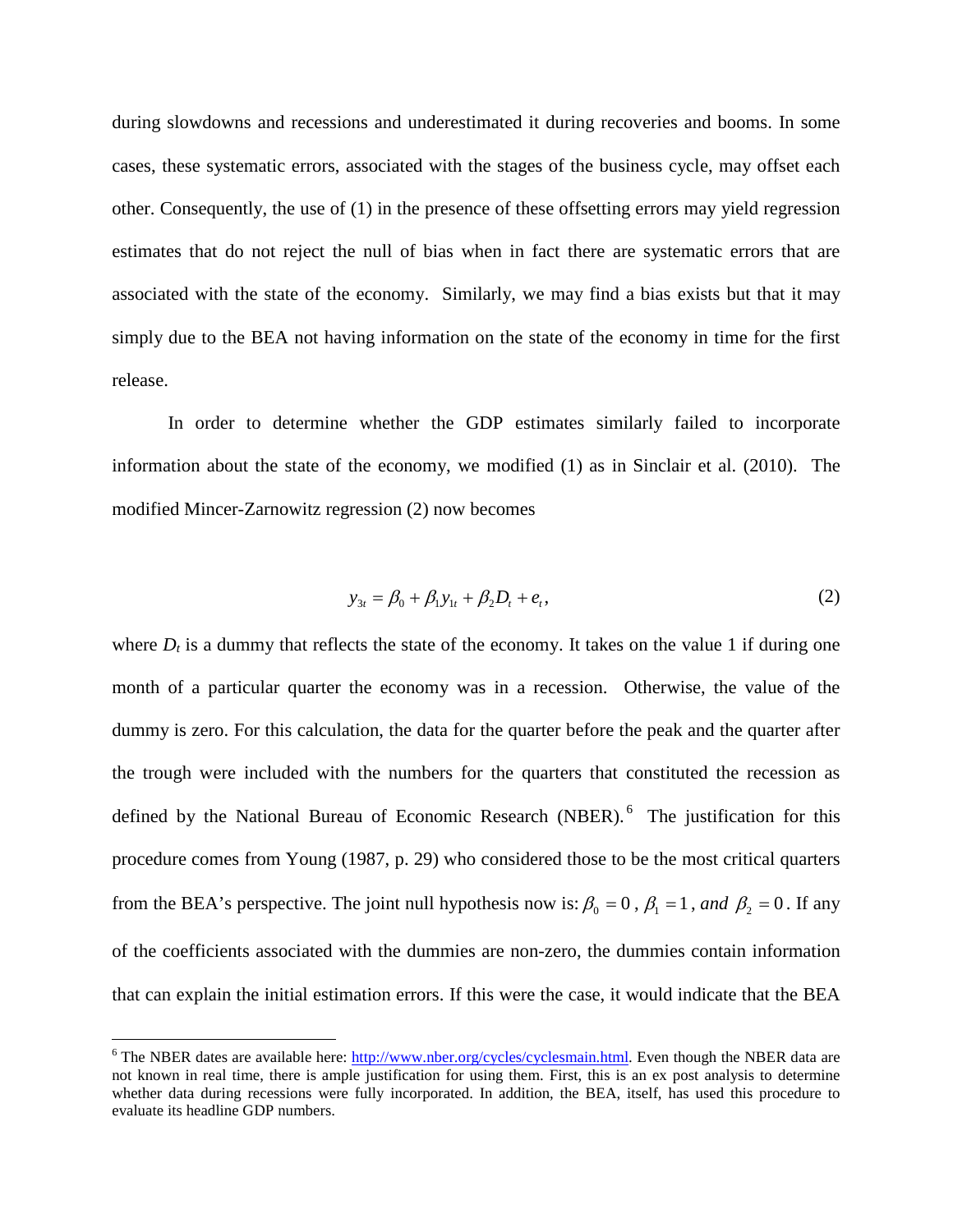did not have the information about the state of the economy in the initial estimates.<sup>[7](#page-8-0)</sup>

These tests for the existence of systematic error were applied to the estimates of GDP and the component separately. We next investigate the properties of the *revisions* to both nominal and real GDP and their components between the first and third estimates. We define the revision for time t (rev<sub>t</sub>) for each component as: rev<sub>t</sub> =  $y_{3t}$ - $y_{1t}$ , where  $y_{3t}$  and  $y_{1t}$  are the BEA's estimates for time t available 90 days and 30 days after the quarter, respectively. While the traditional Holden-Peel (1990) test for unbiasedness would involve a regression of this revision on a constant, a more general test is that this revision should not depend on past revisions to either the component itself or to other components.

We, therefore, construct a first-order vector autoregression  $(VAR(1))$  for both the nominal and the real system. In each case, the vector includes 11 revisions: one for each of the 10 components and also the revision to the headline number. If the first releases are unbiased estimates of the third releases, then none of the coefficients in the VAR should be significant. In other words, the constant estimates should be zero; the coefficients on the own-component lags should be zero; and none of the revisions to the other components or to the headline numbers should Granger-cause any of the other revisions.

#### **C. Compositional Changes: Difference of Two Vectors**

When the BEA releases its National Income and Product Account (NIPA) estimates, it does not just provide the headline numbers, the growth rates of real and nominal GDP. It also releases estimates of each of the major components of GDP. These numbers which show the

<span id="page-8-0"></span><sup>&</sup>lt;sup>7</sup> We also tested whether the slope of the relationship differed depending upon the state of the economy with the following equation:  $y_{3t} = \beta_0 + \beta_1 y_{1t} + \beta_2 D_t + \beta_3 D_t y_{1t} + e_t$ . Based on these estimates we found that the conclusions were not substantially different than those presented here. Estimates are available from the authors upon request.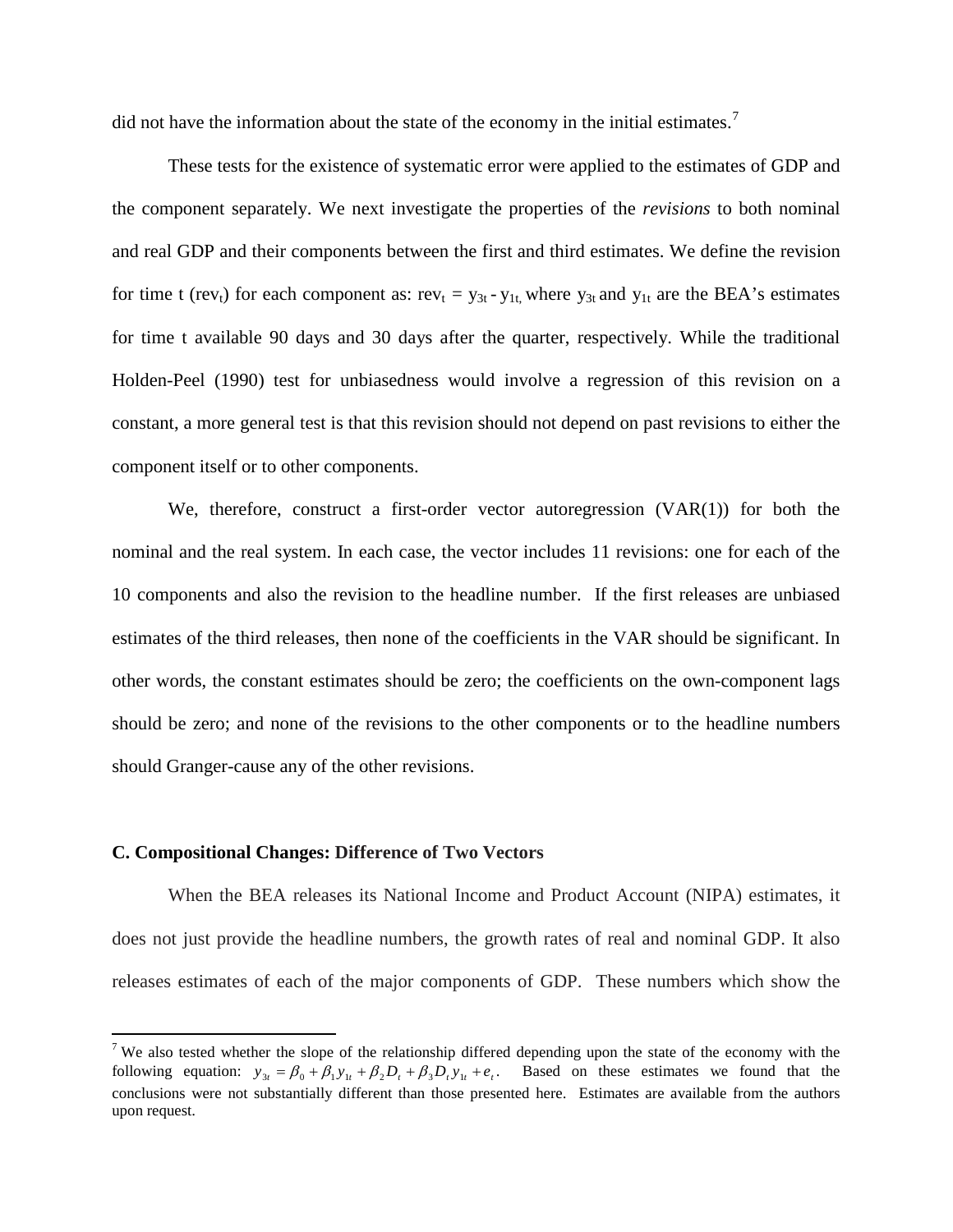growth rates of the components can be viewed as a vector comprising a particular vintage of data relating to that particular quarter. When all the data for that quarter are subsequently revised, the components of that vintage of data comprise a different vector. Thus, if we are concerned with how well the estimates reflect the *composition* of the actual changes that have occurred in the economy, we must compare the difference in the vectors of the different vintages.<sup>[8](#page-9-0)</sup>

We utilize a technique, a distance measure, which is well established in the natural sciences for measuring the relationship or difference of two vectors.<sup>[9](#page-9-1)</sup> We could utilize two different measures of distance: Euclidean and Mahalanobis. They differ in the assumptions made about the statistical independence of the vectors.<sup>[10](#page-9-2)</sup>

Assume that we have two independent vectors,  $X_1$  and  $X_3$ , representing two vintages of data consisting of *n* components in each vector. The difference between the two vectors can be measured by the Euclidean distance between them:

$$
d(X_1, X_3) = \sqrt{\left(X_1 - X_3\right)'\left(X_1 - X_3\right)}.
$$
\n(3)

<span id="page-9-0"></span> <sup>8</sup> <sup>8</sup>Under some circumstances, the weighted sum of the changes of these elements will add up to the total change in GDP. Under these conditions and if in addition all of the changes are strictly positive, there are methods for comparing the composition of two vintages of data referring to the same time period. Theil (1966) developed an information inaccuracy measure that compared forecasts with outcomes. In our context, this approach would measure the value of the original data given the information in the revised data. It is called the information inaccuracy of the earliest data. The more value that is associated with the newer data, the less valuable were the earlier statistics. Patterson and Heravi (1991) used this method to measure the value of the revisions to the components of UK GDP, but their analysis was in the levels (not changes) of these components. They include the net change in inventories as part of the investment component and also make an adjustment for imports. Patterson and Heravi (2004) applied cointegration tests to the various vintages of the US data as an alternative measure of accuracy for the early data. Öller and Teterukovsky (2007) use a different information concept to analyze the

<span id="page-9-1"></span>quality of some Swedish statistics.<br><sup>9</sup> Spearman Rank Correlation and Kendal's Tau are both concerned with the rankings of the growth rates of the components of the two vectors relative to each other. However, the former merely considers the two sets of ranks while the latter also shows whether the components of the vector have a tendency to move together. These correlation measures are affected by the properties of the growth rates of each of the components as well as the properties of the revisions. There may be substantial revisions of each component but their relative growth rates may not have been affected. This could occur if the size of the growth rates were large relative to the magnitude of the revisions. Thus it is possible that even with if there were substantial revisions, the correlation coefficients may be unity. Using the distance measures would not pose this problem.

<span id="page-9-2"></span> $10$  See Abdi (2007) for a discussion of different distance measures.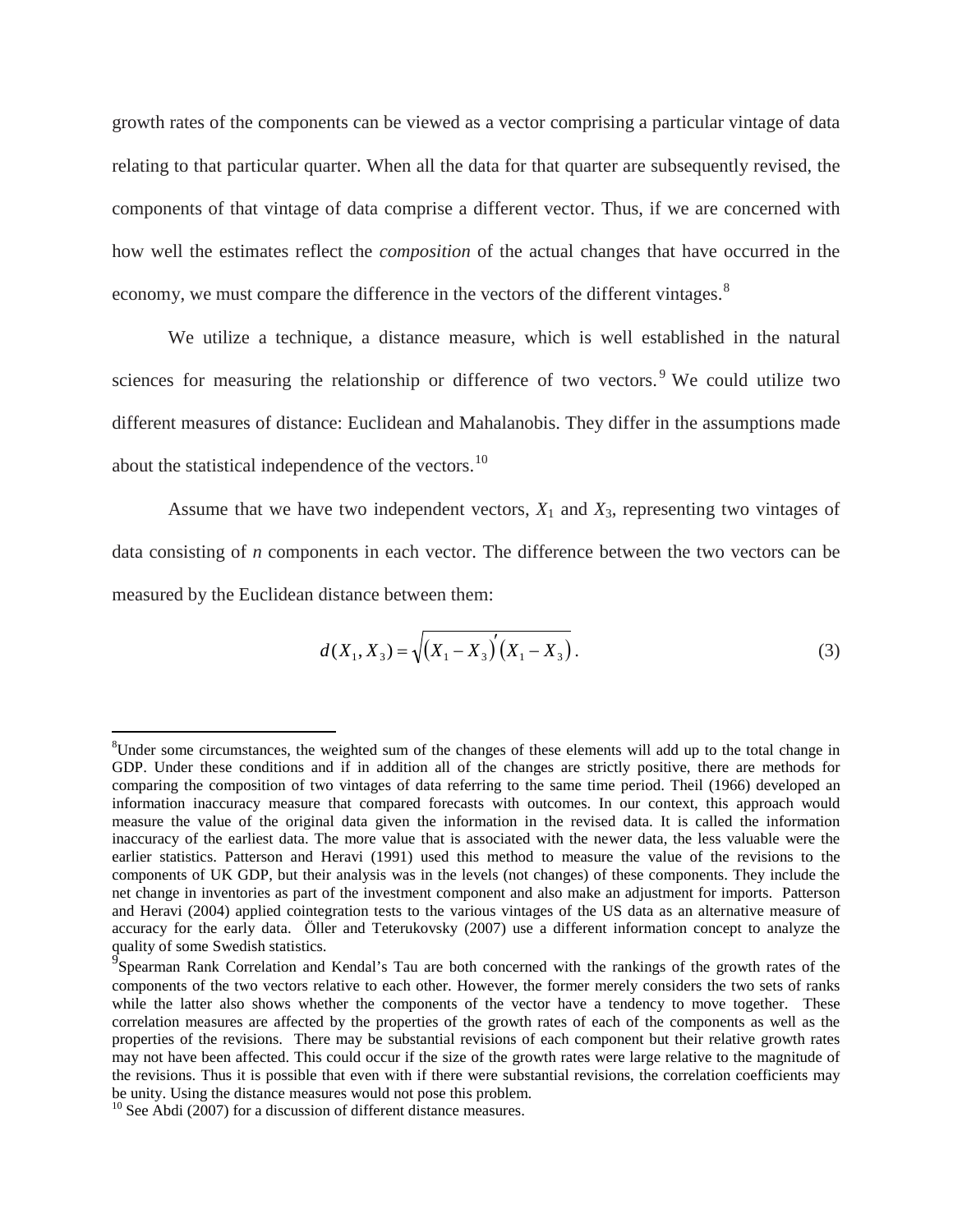This procedure is only applicable to vectors that are independent and that are scaled so that they have unit variances. Thus, we will use a generalization of the Euclidian distance that allows for the scale to differ across the different components and for nonzero correlation between the components. In order to test if there is a difference between the two vintages we will focus on the difference between the mean vectors of each vintage relative to the common within-group variation. This measure is called the Mahalanobis Distance,  $D^{2}$ <sup>[11](#page-10-0)</sup>

$$
D^2 = \left(\overline{x}_1 - \overline{x}_3\right)' W \left(\overline{x}_1 - \overline{x}_3\right),\tag{4}
$$

where *W* is the inverse of the pooled sample variance-covariance matrix, and  $\bar{x}_1$  and  $\bar{x}_3$  are the mean vectors of vintages 1 and 3 respectively.<sup>12</sup> Under the assumption of normality, we can construct an F-statistic based on this measure to test the null hypothesis that the two vintages have the same population means. $^{13}$  $^{13}$  $^{13}$ 

In addition, we will split the sample into periods when the economy was expanding and when the economy was in recession. For this calculation, we again follow Young (1987) and combine the data for the quarter before the peak and the quarter after the trough with the numbers for the quarters that constituted the recession as defined by the NBER. From this we can see if the difference in the vintages is significant in expansions, recessions, or both.

<span id="page-10-0"></span><sup>&</sup>lt;sup>11</sup>Mahanalobis distance is also associated with discriminant analysis. For other economic forecast applications of this measure, see Banternghansa and McCracken (2009) and Jordá et al (2010).

<span id="page-10-1"></span> $12$  We estimate the sample covariance matrix as the weighted average of the two (bias-corrected) sample covariance matrices from the two vintages. It is assumed that the two vintages have a common covariance matrix in the population.

<span id="page-10-2"></span> $1^3 F = \frac{(n-1-p)n_1n_2}{p(n-2)(n_1+n_2)}D^2,$  $1 + \mu_2$  $F = \frac{(n-1-p) n_1 n_2}{p(n-2)(n_1+n_2)} D^2$ , with *p* and *n*-*p*-1 degrees of freedom (McLachlan, 1999).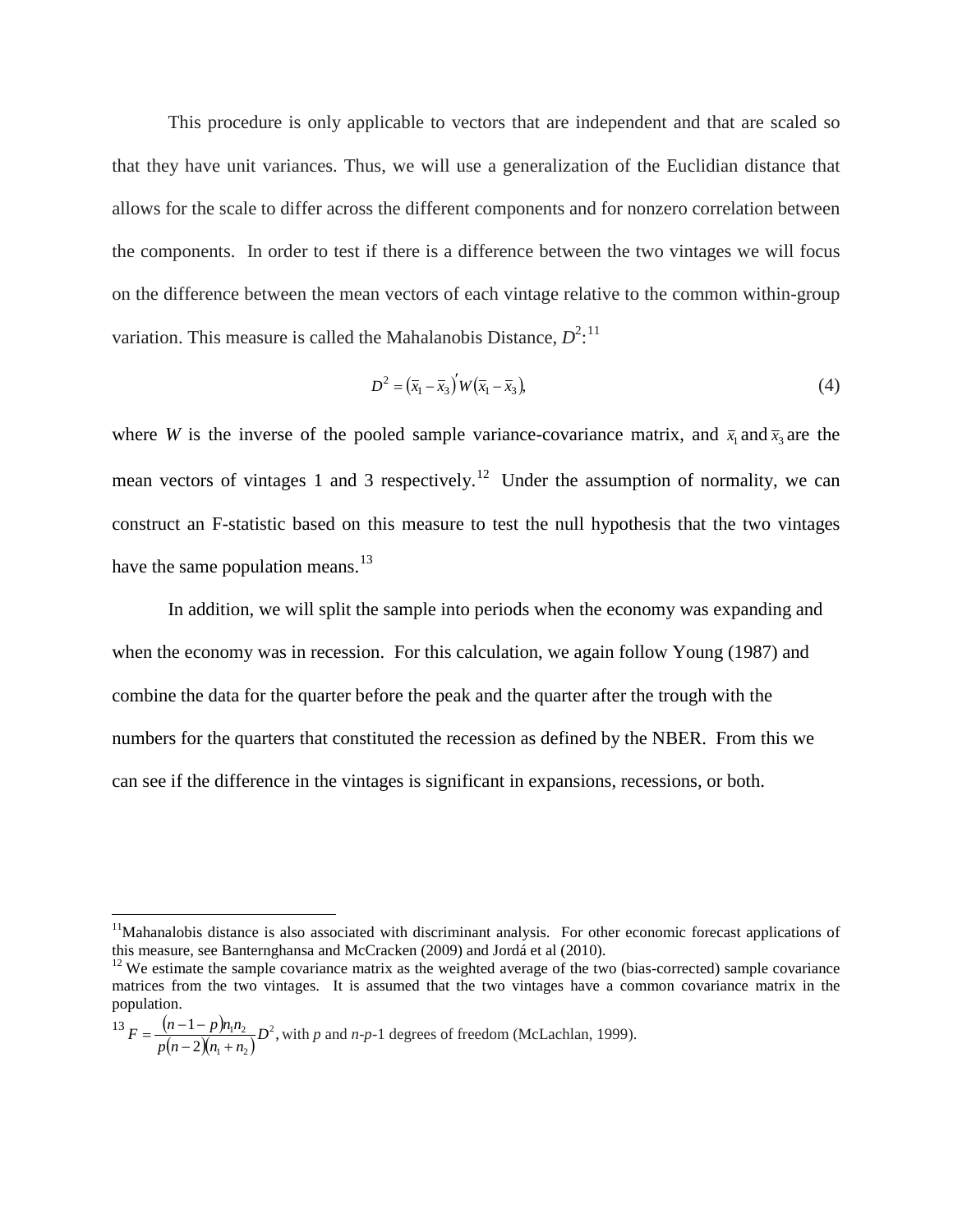#### **II. Data**

We analyze the US nominal and real GNP/GDP data for the period 1970Q1-2010Q3. Since we are concerned with the compositional accuracy of the various vintages of the data, we examine both the headline GNP/GDP estimates and the ten components of GNP/GDP that have been published in real time in the *Survey of Current Business* throughout this period. These variables are: (1) durable consumption expenditures, (2) nondurable consumption expenditures, (3) personal services consumption expenditures, (4) nonresidential fixed investment, (5) residential fixed investment, (6) changes in business inventories, (7) exports, (8) imports, (9) federal government purchases, and (10) state and local government purchases.

Our real-time data were obtained from the ArchivaL Federal Reserve Economic Data (ALFRED®), maintained by the Federal Reserve Bank of St. Louis.<sup>[14](#page-11-0)</sup> For both the nominal and real data, we create two vectors of these ten series. They are constructed as the compound annual rate of change for each series, except for changes in business inventories which are measured in billions of dollars. The first vector represents the first release by the Bureau of Economic Analysis (BEA) of the estimates (prepared in the first month after the end of the quarter). The second vector represents the data available at the end of the third month after the end of the quarter. We will use the current BEA terminology for these different vintages by calling the first vector the "advance estimates" and the second vector the "third estimates."<sup>15</sup>

<span id="page-11-0"></span><sup>&</sup>lt;sup>14</sup> To complete our dataset we supplemented what was available on ALFRED<sup>®</sup> with additional information available from the BEA's Survey of Current Business from the BEA's website for 1994 – 2010 [\(http://www.bea.gov/scb/date\\_guide.asp\)](http://www.bea.gov/scb/date_guide.asp) and archived online back to 1921 by the Federal Reserve Archival System for Economic Research (FRASER®) maintained by the Federal Reserve Bank of St. Louis (http://fraser.stlouisfed.org/publications/SCB/).

<span id="page-11-1"></span> $\frac{15}{15}$  $\frac{15}{15}$  $\frac{15}{15}$  The timing and terminology of vintages of data released by the BEA have evolved over time. The current terminology is "advance" for the estimate released approximately 30 days after the end of the quarter, "second" for the estimate released approximately 60 days after the end of the quarter, and "third" for the estimate released approximately 90 days after the end of the quarter was adopted with the comprehensive revision released in July 2009 (Seskin and Smith, 2009). Previously, both the terminology as well as the timing of the releases varied. From 1988 until 2009, the timing of the three releases was similar to the current schedule, but the terminology was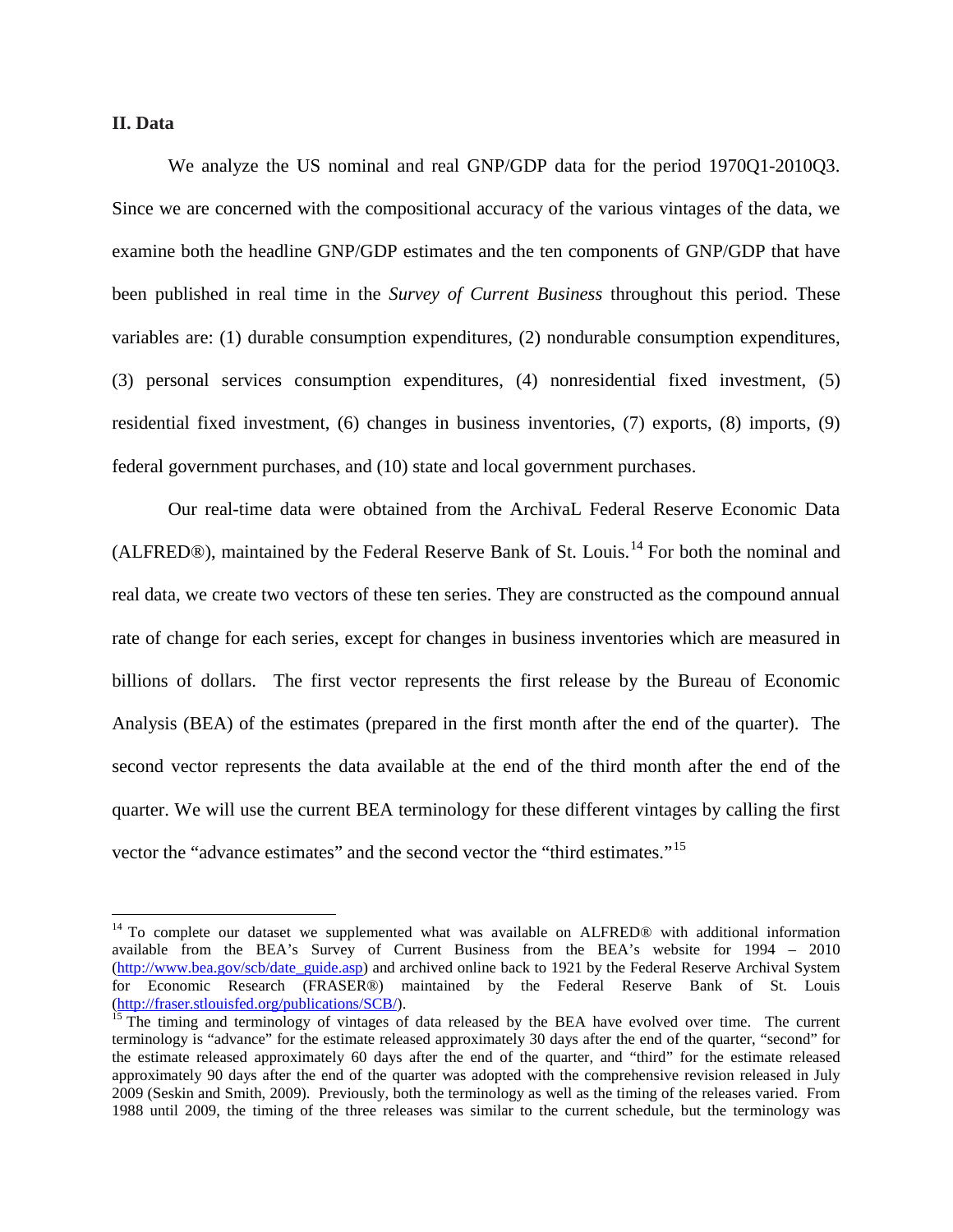#### **III. Results**

#### **A. Directional Errors**

When we compared the signs of the estimated changes of both real and nominal headline GNP/GDP between the two sets of real-time data releases, we found that they agreed over 98% of the time (Table 1). As for the components, there was agreement in the signs of the changes at least 90% of the time for all of the nominal components and for seven of the ten real variables. (While there is no definitive way of stating that this is a good performance, we generally give students an A- at worst if they achieve this record). However, some of these discrepancies occurred at the same time. About 20% of the time (30 instances) the signs of more than two or more components differed between the two sets of real-time estimates for the real data. In these instances, the errors might have led to misinterpretations about the state of the economy. While some of these discrepancies occurred during recessions or slowdowns, there was no obvious cyclical pattern.

#### **B. Bias**

 $\overline{a}$ 

- 1. Mincer-Zarnowitz Regressions
	- a. Nominal Variables

The bias test for the headline nominal GDP estimates yielded mixed results. The constant in the Mincer-Zarnowitz regression (1) was not significantly different from zero, but the slope did not equal one. The Wald test rejected the joint null indicating that the earliest nominal GDP

<sup>&</sup>quot;advance" then "preliminary" then "final." Until 1988, the three estimates were released after each quarter on a 15 day, 45-day, and 75-day cycle. They were referred to alternatively as the 15-day, 45-day, and 75-day releases or "preliminary," "first revision," and "second revision." Prior to 1974 there were only the first two releases which were referred to simply as "preliminary" for the 15-day release and "final" for the 45-day release. The estimates began to be released later in the month in 1988 in response to a change in the schedule for processing monthly merchandise trade forms (Young, 1993).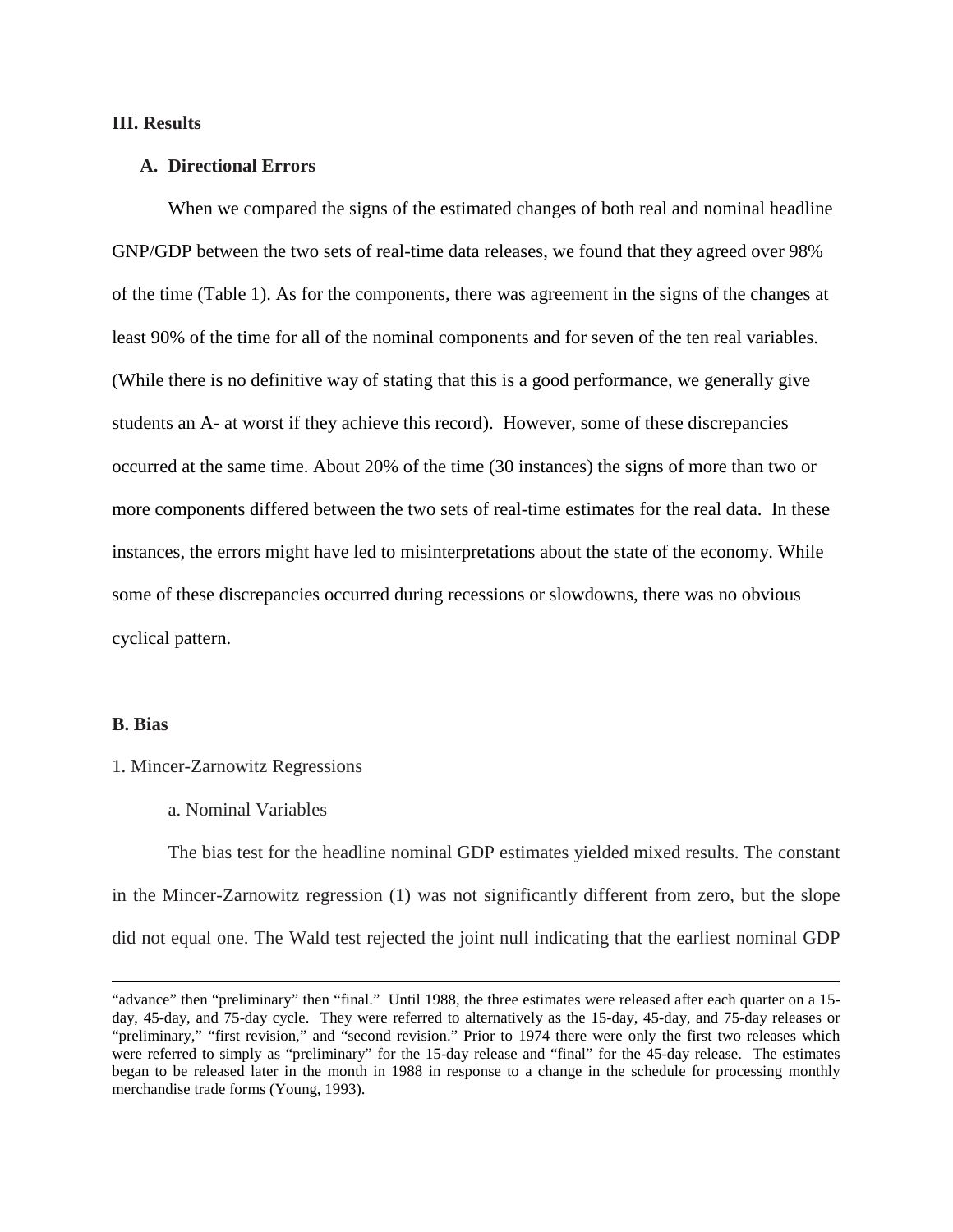estimates were biased estimates of the numbers available 90 days after the quarter to which they refer (Table 2; line 1). What is perhaps more important is *that information about the state of the economy was incorporated into the earliest estimates*. This result is observed in the first line of Table 3 because the estimated coefficient associated with the dummy was not significantly different from zero.<sup>16</sup>

Turning now to the estimates of the components, if the state of the economy is not considered, the null hypothesis, that there is no bias, was rejected at the 10% level for all but three of the components: inventories and both federal and state and local government expenditures (Table 2). If the state of the economy is included in the analysis, the null is again rejected in seven of the ten cases. The inventory estimates were now biased, but non-durable consumption no longer appears biased. The coefficient of the dummy variable was significant in several of the equations, indicating that the state of the economy affected estimates of those variables. (Table 3).

#### b. Real Variables

Similar to the results for nominal GDP, the Mincer-Zarnowitz equation shows that the first real GDP estimates were biased estimates of the third numbers (Table 4, line 1) but that the coefficient on the dummy was not significant (Table 5, line 1 ). We further find that the mean absolute size of the revisions is 0.6% which is 25% of the mean absolute change in real GDP. With respect to the components, when the state of the economy was not taken into account, the estimates of only three variables were biased at the 10% level. (Table 4). When the effect of the state of the economy was taken into account, the null was rejected for six components at the 10%

<span id="page-13-0"></span> <sup>16</sup> The results were similar using the Holden-Peel test applied to the data revisions.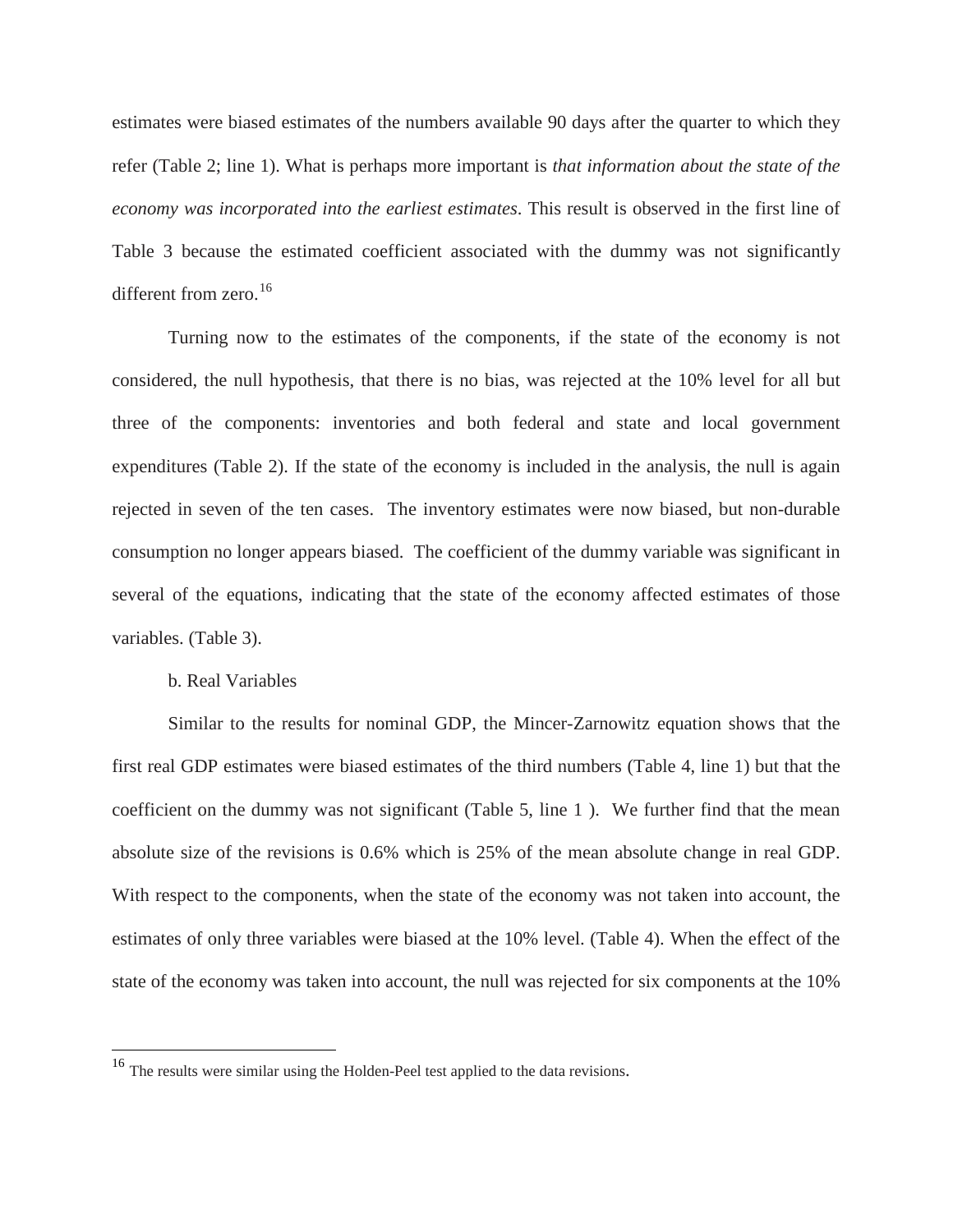level<sup>[17](#page-14-0)</sup>, and the coefficient on the dummy variable was significant in three cases (Table 5). We conclude that information about the state of the economy was not incorporated into the estimates of these particular components. It is interesting that the government estimates were never found to be biased, showing that BEA had more accurate information about these variables.

#### 2. VAR Regressions

The results relating to the VAR regressions are presented in Tables 6 through 10. For both nominal GDP (Table 6, last line) and real GDP (Table 7, last line), the constants are significant indicating the existence of a bias. This result is also true for two nominal and real components. Moreover, in some cases the coefficients on the components own past revisions are also significant. However, the state of the economy dummy variable is only significant in two nominal regressions (Table 8) and three real regressions (Table 9). This result indicates that the discrepancies in the estimates are not due in general to the state of the economy. Finally, turning to the Granger causality tests, we found that the null that other revisions do not Granger cause revisions in the estimates of headline GDP or in specific components is rejected at the 10% level for five nominal regressions and three real variables (Table 10).

#### 3. Summary of Bias Results

Because we have run so many bias test and because the results sometimes are in conflict, we present a tabular summary of the results. (Tables 11 and 12). The tables show that at least one test rejects the null of no bias for every single variable- be it headline GDP or one of the components. This has been an ex post analysis and does not indicate whether information would have been available in real time to correct this bias.

<span id="page-14-0"></span> $17$  For the expanded regression in footnote 7 we found that, in most cases, the coefficient on the interaction term capturing a possible change in the slope between recessions and expansions was not significant for either the nominal or real variables. These results are available from the authors.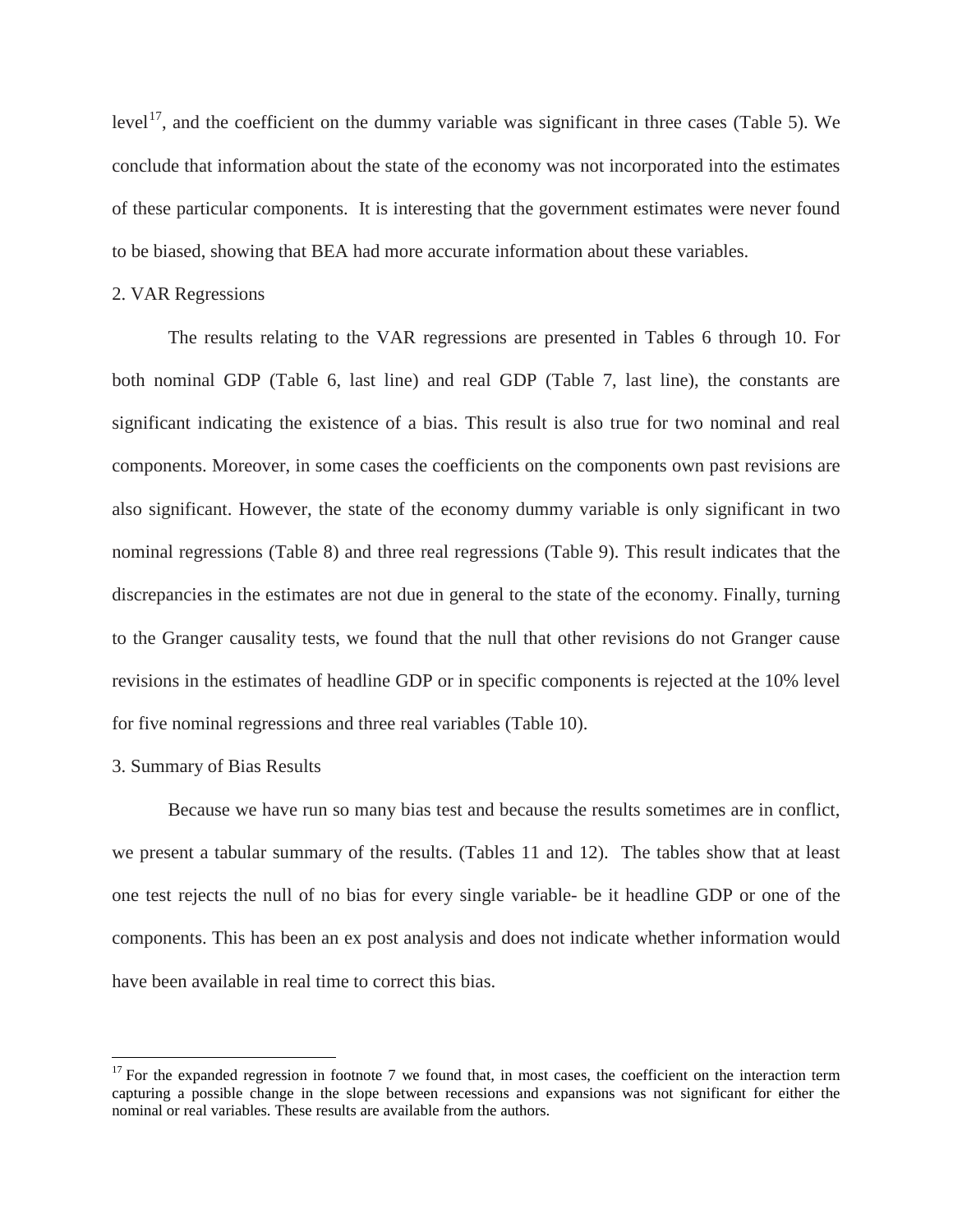#### **C. Compositional Changes: Mahalanobis Distance**

We now present the results related to the difference in the composition of the changes in all variables between the two vintages of the data. We noted above that there were two distance measures that could be used in this analysis. Because the two vintages of data are so closely related, we use the Mahalanobis distance measure. There is no significant difference between the vectors of the two components (Tables 13). There is also no difference between periods of expansion and recession (Tables 14 and 15). Thus the evidence indicates that there is no compositional difference between the two vintages of data.<sup>[18](#page-15-0)</sup>

#### **IV. Conclusions**

In terms of evaluating the value of the earliest data, there is a tradeoff involving two considerations. The early data are timelier but may be less accurate. This tradeoff involves each user's loss function. This is our perspective: *In terms of the timeliness-accuracy tradeoff, we postulate that the earliest data are valuable if they are systematically related to the later data, if there are no significant compositional changes between the two sets of estimates and if there are no significant differences between the results for periods of expansion and recession*.

Given our perspective, the results are mixed. There are few directional errors- none in the headline GDP estimates. We have found that the headline nominal and real GNP/GDP numbers are both biased. But this bias is not attributable to BEA failing to include information about the state of the economy in its initial estimates. A number of the early estimates of both the nominal

<span id="page-15-0"></span> $18$  If we instead test the null hypothesis that the revisions are the same in recessions and expansions then we reject this hypothesis. As can be seen in Tables 6 and 7, the means are substantially different in recessions versus expansions, as would be expected, which will affect the relative size of the revisions in the two cases. We may further expect that the assumption of the same covariance between the two groups would be inappropriate for comparing revisions in recessions with revisions in expansions.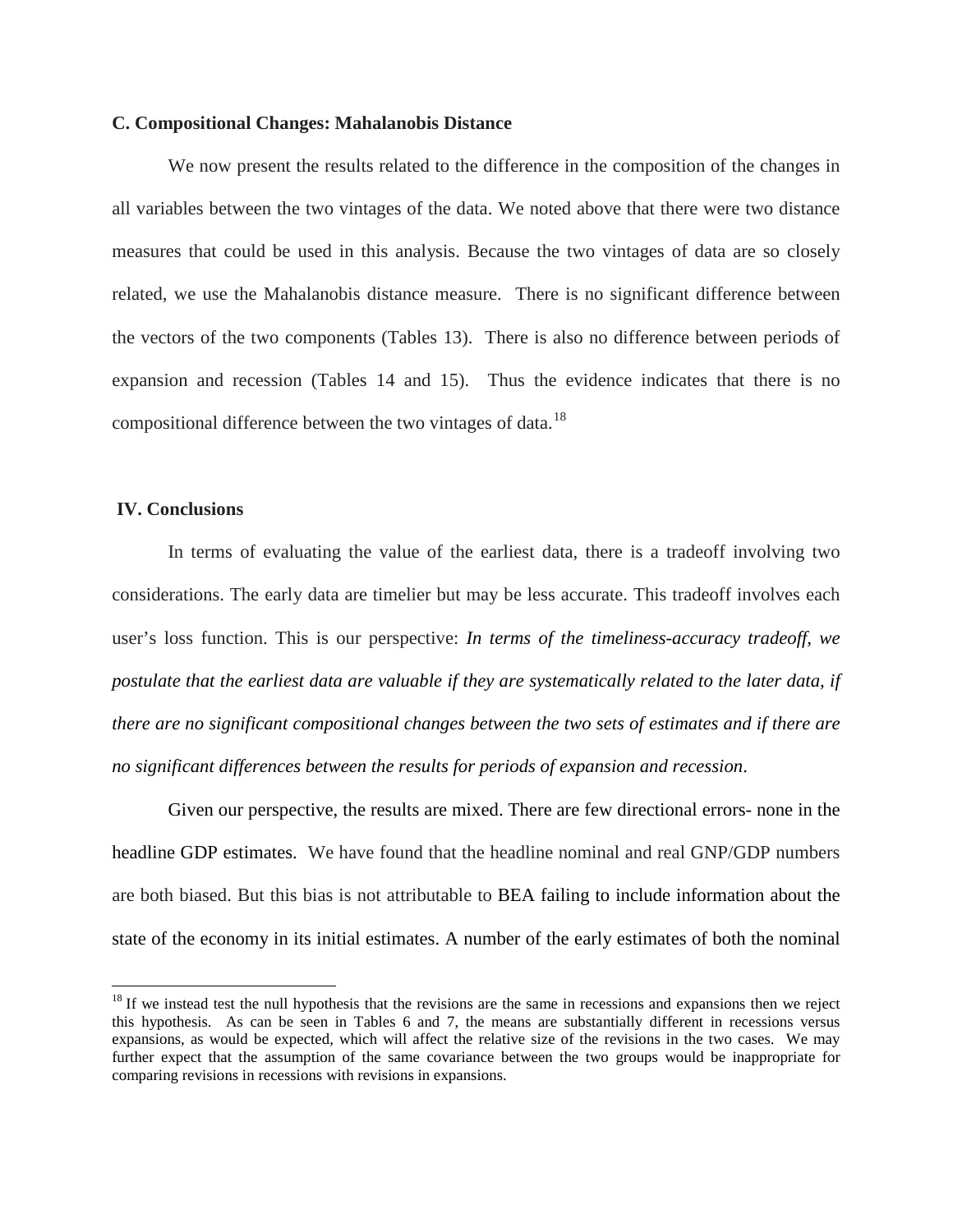and real GDP components were also biased. Some of the component estimates were affected by the failure to include information about the state of the economy.

Our analysis of the measure estimates showed that the early data usually reflected the composition of the changes in GDP that was observed in the later data. Thus, under most circumstances, an analyst could use the early data to obtain a realistic picture of what had happened in the economy in the previous quarter. The next step in the analysis is to determine whether the same results apply to the differences between the real time and some version of the historical data, especially for recessions, because it is in those periods when accurate information is most vital for nowcasting and forecasting.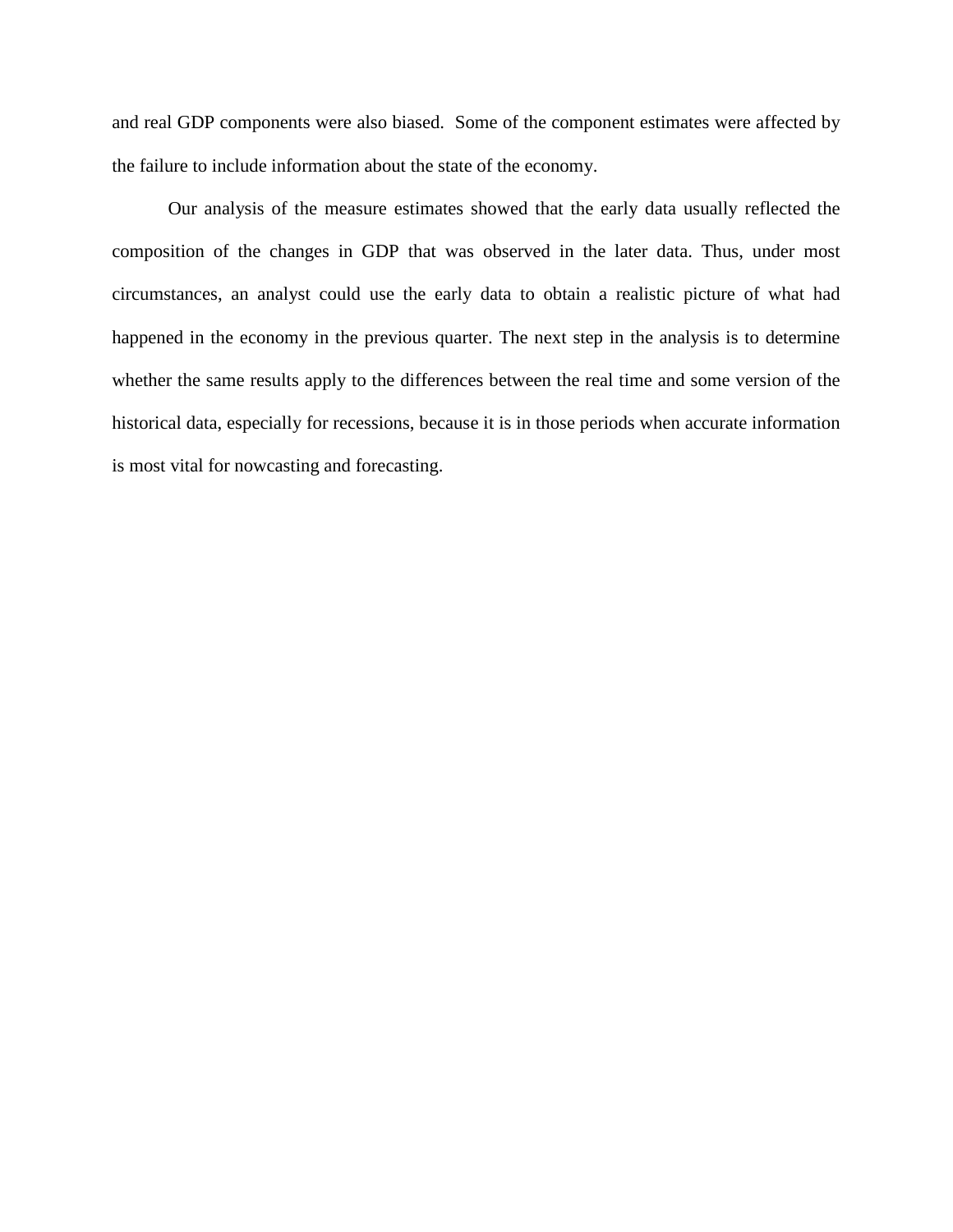|                                                      | <b>Real Data</b> | <b>Nominal Data</b> |
|------------------------------------------------------|------------------|---------------------|
| <b>GNP/GDP</b>                                       | 98%              | 99%                 |
| <b>Consumption</b><br><b>Durable Goods</b>           | 96%              | 97%                 |
| <b>Consumption</b><br><b>Non-Durable Goods</b>       | 90%              | 97%                 |
| <b>Consumption</b><br><b>Services</b>                | 99%              | 100%                |
| <b>Fixed Investment</b><br><b>Nonresidential</b>     | 90%              | 94%                 |
| <b>Fixed Investment</b><br><b>Residential</b>        | 94%              | 94%                 |
| <b>Private</b><br><b>Inventories</b>                 | 94%              | 94%                 |
| <b>Exports</b>                                       | 88%              | 93%                 |
| <b>Imports</b>                                       | 90%              | 92%                 |
| <b>Government Spending</b><br>Federal                | 91%              | 91%                 |
| <b>Government Spending</b><br><b>State and Local</b> | 89%              | 98%                 |

**Table 1 Percentage of Time the Signs of the Estimates of GDP and Components Agreed Between the 30 Day and 90 Day Numbers**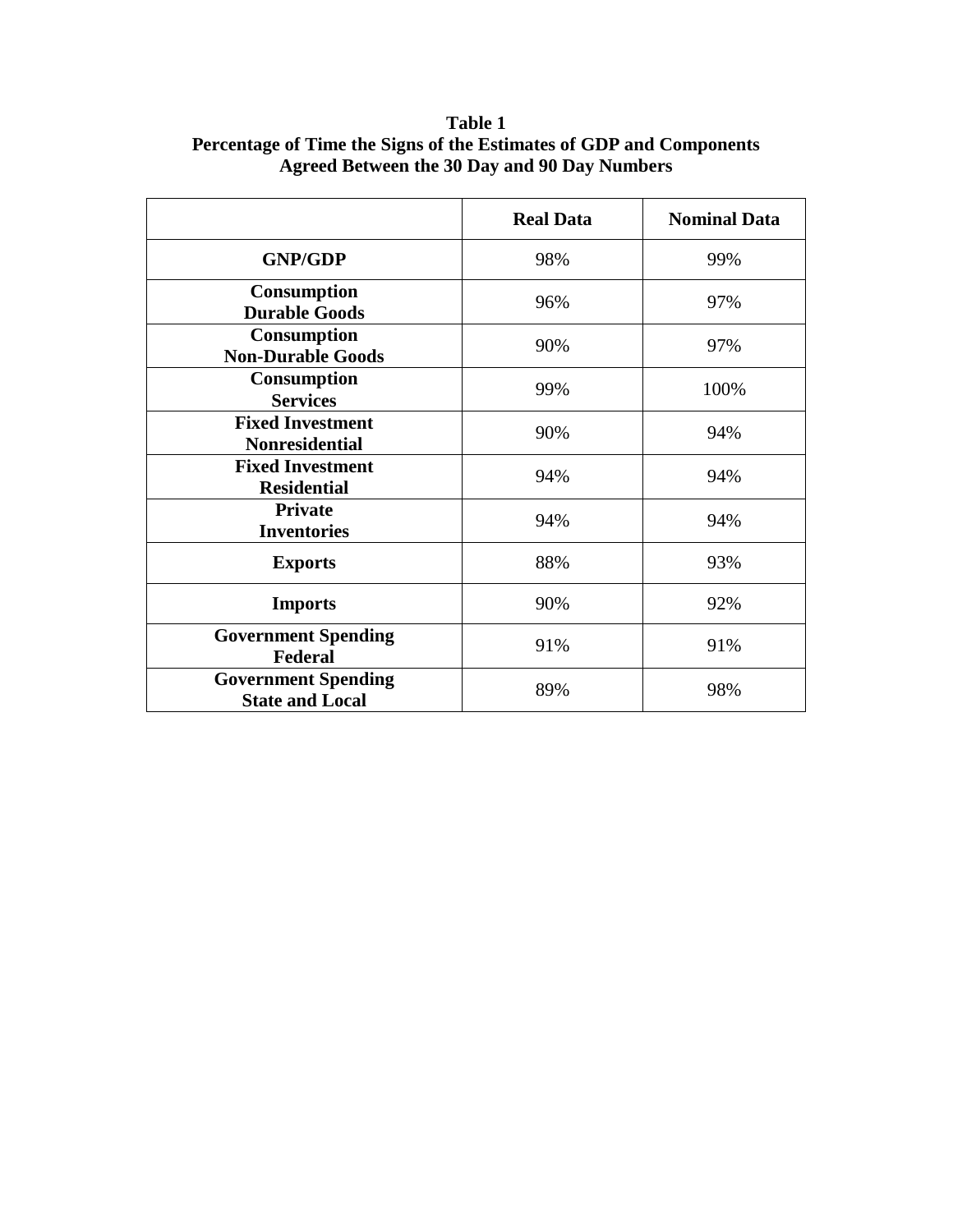|                                                              | <b>Constant</b> | <b>Slope</b>           | <b>Wald Test</b><br><b>Probability</b> |  |
|--------------------------------------------------------------|-----------------|------------------------|----------------------------------------|--|
| <b>Nominal</b>                                               | $-0.059$        | $1.056$ <sup>†††</sup> |                                        |  |
| <b>GNP/GDP</b><br>(growth)                                   | (0.121)         | (0.019)                | < 0.001                                |  |
| <b>Nominal Consumption</b><br><b>Durable Goods</b>           | $-0.095$        | $1.037$ <sup>††</sup>  | 0.097                                  |  |
| (growth)                                                     | (0.162)         | (0.017)                |                                        |  |
| <b>Nominal Consumption</b><br><b>Non-Durable Goods</b>       | $0.333*$        | 0.986                  | 0.079                                  |  |
| (growth)                                                     | (0.181)         | (0.021)                |                                        |  |
| <b>Nominal Consumption</b><br><b>Services</b>                | $0.358**$       | $0.948$ <sup>††</sup>  | 0.074                                  |  |
| (growth)                                                     | (0.163)         | (0.023)                |                                        |  |
| <b>Nominal Fixed Investment</b><br><b>Nonresidential</b>     | $0.806***$      | 1.021                  | 0.002                                  |  |
| (growth)                                                     | (0.307)         | (0.020)                |                                        |  |
| <b>Nominal Fixed Investment</b><br><b>Residential</b>        | 0.242           | $1.040$ <sup>†††</sup> | 0.017                                  |  |
| (growth)                                                     | (0.246)         | (0.015)                |                                        |  |
| <b>Nominal Private</b>                                       | $-0.167$        | 0.988                  |                                        |  |
| <b>Inventories</b><br>(change in)                            | (0.842)         | (0.024)                | 0.832                                  |  |
| <b>Nominal</b><br><b>Exports</b>                             | 1.843***        | 1.056                  | < 0.001                                |  |
| (growth)                                                     | (0.501)         | (0.042)                |                                        |  |
| <b>Nominal</b><br><b>Imports</b>                             | 0.942           | 1.027                  | 0.065                                  |  |
| (growth)                                                     | (0.595)         | (0.025)                |                                        |  |
| <b>Nominal Government Spending</b><br>Federal                | 0.057           | 0.999                  | 0.971                                  |  |
| (growth)                                                     | (0.244)         | (0.037)                |                                        |  |
| <b>Nominal Government Spending</b><br><b>State and Local</b> | 0.204           | 0.991                  | 0.289                                  |  |
| (growth)                                                     | (0.184)         | (0.023)                |                                        |  |
| <b>SUR of 10 Components</b>                                  |                 |                        | < 0.001                                |  |

**Table 2 Mincer-Zarnowitz Regressions: Nominal GDP and Components 1970I – 2010III (Newey-West Standard Errors in Parentheses)**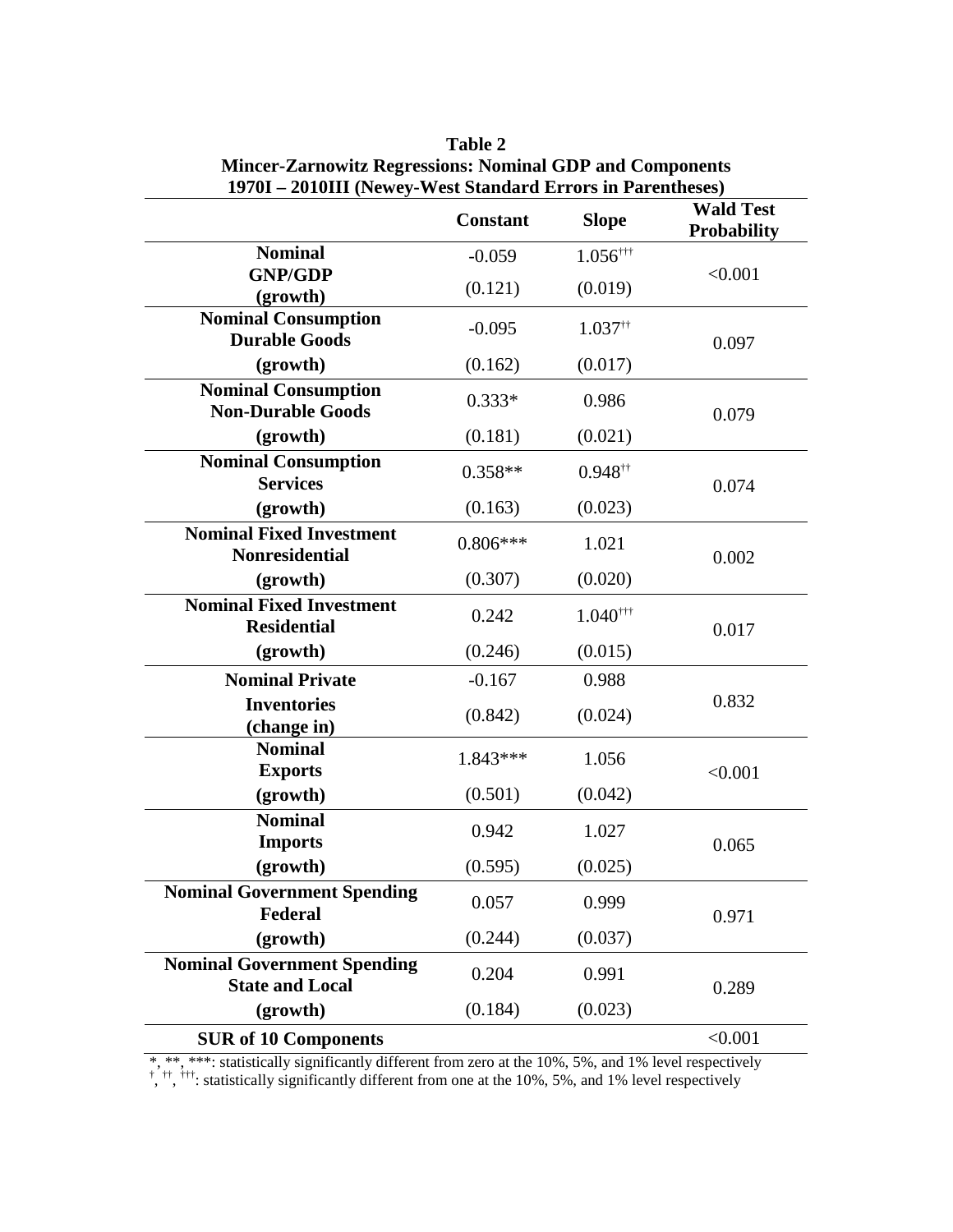| $17701 - 2010111$ (Newey-West Standard Errors in Farentheses) | <b>Wald Test</b> |                         |                                  |                    |  |
|---------------------------------------------------------------|------------------|-------------------------|----------------------------------|--------------------|--|
|                                                               | <b>Constant</b>  | <b>Slope</b>            | <b>Recession</b><br><b>Dummy</b> | <b>Probability</b> |  |
| <b>Nominal</b>                                                | $-0.067$         | $1.057$ <sup>†††</sup>  | 0.017                            |                    |  |
| <b>GNP/GDP</b>                                                | (0.159)          | (0.021)                 | (0.163)                          | < 0.001            |  |
| (growth)                                                      |                  |                         |                                  |                    |  |
| <b>Nominal Consumption</b><br><b>Durable Goods</b>            | 0.093            | $1.034^{\dagger}$       | $-0.592$                         | 0.012              |  |
| (growth)                                                      | (0.211)          | (0.019)                 | (0.423)                          |                    |  |
| <b>Nominal Consumption</b><br><b>Non-Durable Goods</b>        | $0.386*$         | 0.985                   | $-0.171$                         | 0.138              |  |
| (growth)                                                      | (0.188)          | (0.020)                 | (0.218)                          |                    |  |
| <b>Nominal Consumption</b><br><b>Services</b>                 | $0.384**$        | $0.955$ <sup>††</sup>   | $-0.289**$                       | 0.020              |  |
| (growth)                                                      | (0.153)          | (0.022)                 | (0.139)                          |                    |  |
| <b>Nominal Fixed Investment</b><br><b>Nonresidential</b>      | $1.036***$       | 1.008                   | $-0.551$                         | 0.002              |  |
| (growth)                                                      | (0.354)          | (0.023)                 | (0.728)                          |                    |  |
| <b>Nominal Fixed Investment</b><br><b>Residential</b>         | 0.081            | $1.0435$ <sup>†††</sup> | 0.487                            | 0.027              |  |
| (growth)                                                      | (0.342)          | (0.016)                 | (0.517)                          |                    |  |
| <b>Nominal Private</b>                                        | 1.810            | 0.956                   | $-5.515***$                      |                    |  |
| <b>Inventories</b><br>(change in)                             | (1.119)          | (0.029)                 | (2.083)                          | 0.071              |  |
| <b>Nominal</b><br><b>Exports</b>                              | $1.757***$       | 1.057                   | 0.268                            | < 0.001            |  |
| (growth)                                                      | (0.670)          | (0.045)                 | (1.058)                          |                    |  |
| <b>Nominal</b><br><b>Imports</b>                              | $1.900**$        | 1.013                   | $-2.874**$                       | 0.011              |  |
| (growth)                                                      | (0.740)          | (0.031)                 | (1.170)                          |                    |  |
| <b>Nominal Government Spending</b><br>Federal                 | $-0.138$         | 0.995                   | 0.804                            | 0.575              |  |
| (growth)                                                      | (0.314)          | (0.037)                 | (0.627)                          |                    |  |
| <b>Nominal Government Spending</b><br><b>State and Local</b>  | 0.229            | 0.992                   | $-0.105$                         | 0.459              |  |
| (growth)                                                      | (0.202)          | (0.023)                 | (0.204)                          |                    |  |
| <b>SUR of 10 Components</b>                                   |                  |                         |                                  | < 0.001            |  |

**Table 3 Modified Mincer-Zarnowitz Regressions: Nominal GDP and Components 1970I – 2010III (Newey-West Standard Errors in Parentheses)**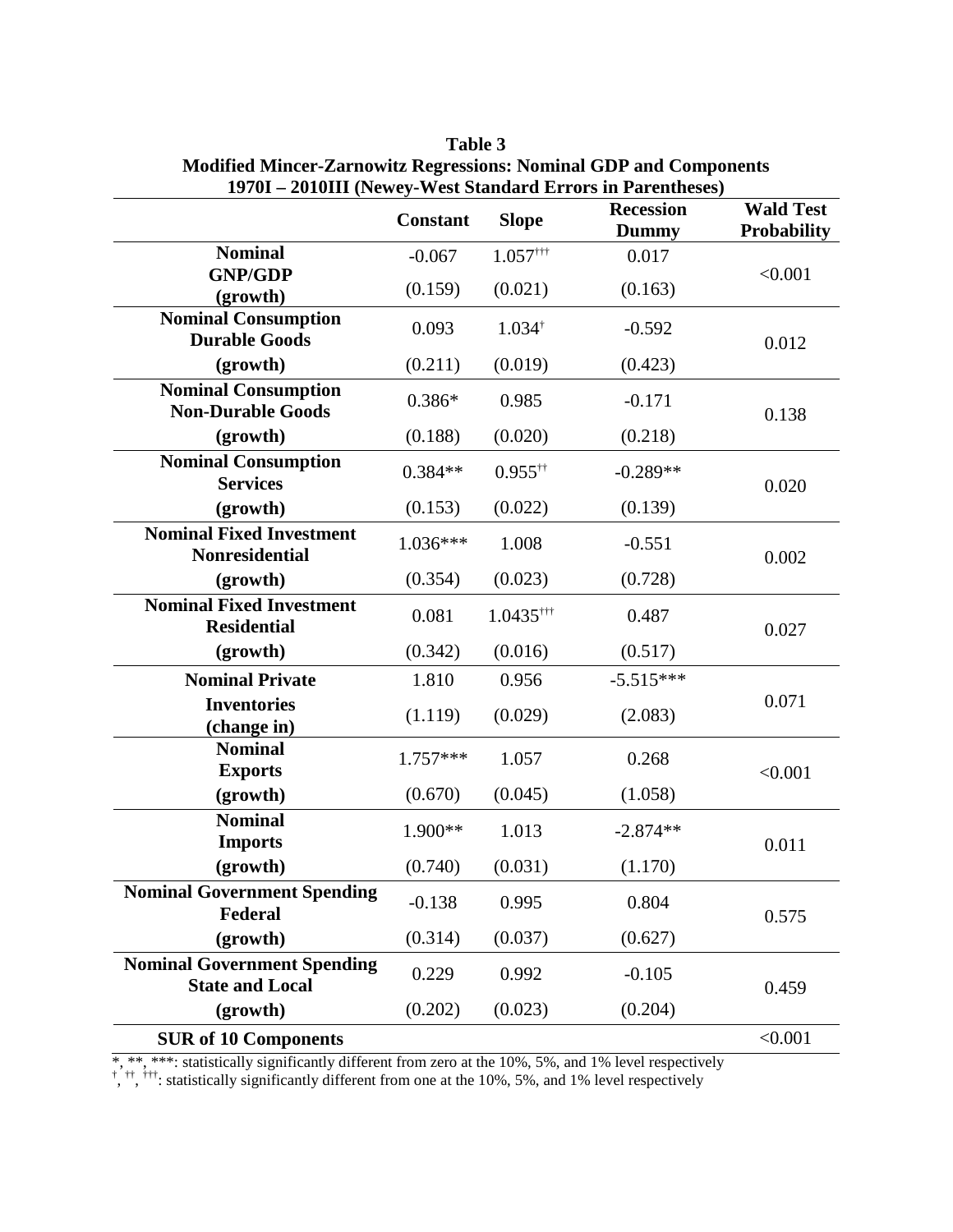| 970I - 2010III (Newey-West Standard Errors in Parentheses) |                 |                        |                                        |
|------------------------------------------------------------|-----------------|------------------------|----------------------------------------|
|                                                            | <b>Constant</b> | <b>Slope</b>           | <b>Wald Test</b><br><b>Probability</b> |
| <b>Real</b>                                                | 0.069           | $1.045$ <sup>†††</sup> |                                        |
| <b>GNP/GDP</b><br>(growth)                                 | (0.077)         | (0.016)                | < 0.001                                |
| <b>Real Consumption</b><br><b>Durable Goods</b>            | $-0.043$        | $1.036$ <sup>††</sup>  | 0.072                                  |
| (growth)                                                   | (0.150)         | (0.016)                |                                        |
| <b>Real Consumption</b><br><b>Non-Durable Goods</b>        | 0.216           | 0.988                  | 0.236                                  |
| (growth)                                                   | (0.148)         | (0.035)                |                                        |
| <b>Real Consumption</b><br><b>Services</b>                 | 0.169           | $0.937$ <sup>†</sup>   | 0.197                                  |
| (growth)                                                   | (0.117)         | (0.035)                |                                        |
| <b>Real Fixed Investment</b><br><b>Nonresidential</b>      | $1.011***$      | 0.994                  | 0.001                                  |
| (growth)                                                   | (0.324)         | (0.025)                |                                        |
| <b>Real Fixed Investment</b><br><b>Residential</b>         | 0.302           | $1.037$ <sup>††</sup>  | 0.134                                  |
| (growth)                                                   | (0.311)         | (0.018)                |                                        |
| <b>Real Private</b>                                        | $-0.363$        | 0.992                  |                                        |
| <b>Inventories</b><br>(change in)                          | (0.779)         | (0.025)                | 0.810                                  |
| <b>Real</b><br><b>Exports</b>                              | $1.683***$      | 0.964                  | 0.002                                  |
| (growth)                                                   | (0.478)         | (0.031)                |                                        |
| <b>Real</b><br><b>Imports</b>                              | $0.946*$        | 1.007                  | 0.118                                  |
| (growth)                                                   | (0.534)         | (0.025)                |                                        |
| <b>Real Government Spending</b><br><b>Federal</b>          | $-0.298$        | 0.976                  | 0.444                                  |
| (growth)                                                   | (0.262)         | (0.026)                |                                        |
| <b>Real Government Spending</b><br><b>State and Local</b>  | $0.204*$        | 0.961                  | 0.180                                  |
| (growth)                                                   | (0.113)         | (0.026)                |                                        |
| <b>SUR of 10 Components</b>                                |                 |                        | < 0.001                                |

**Table 4 Mincer-Zarnowitz Regressions: Real GDP and Components**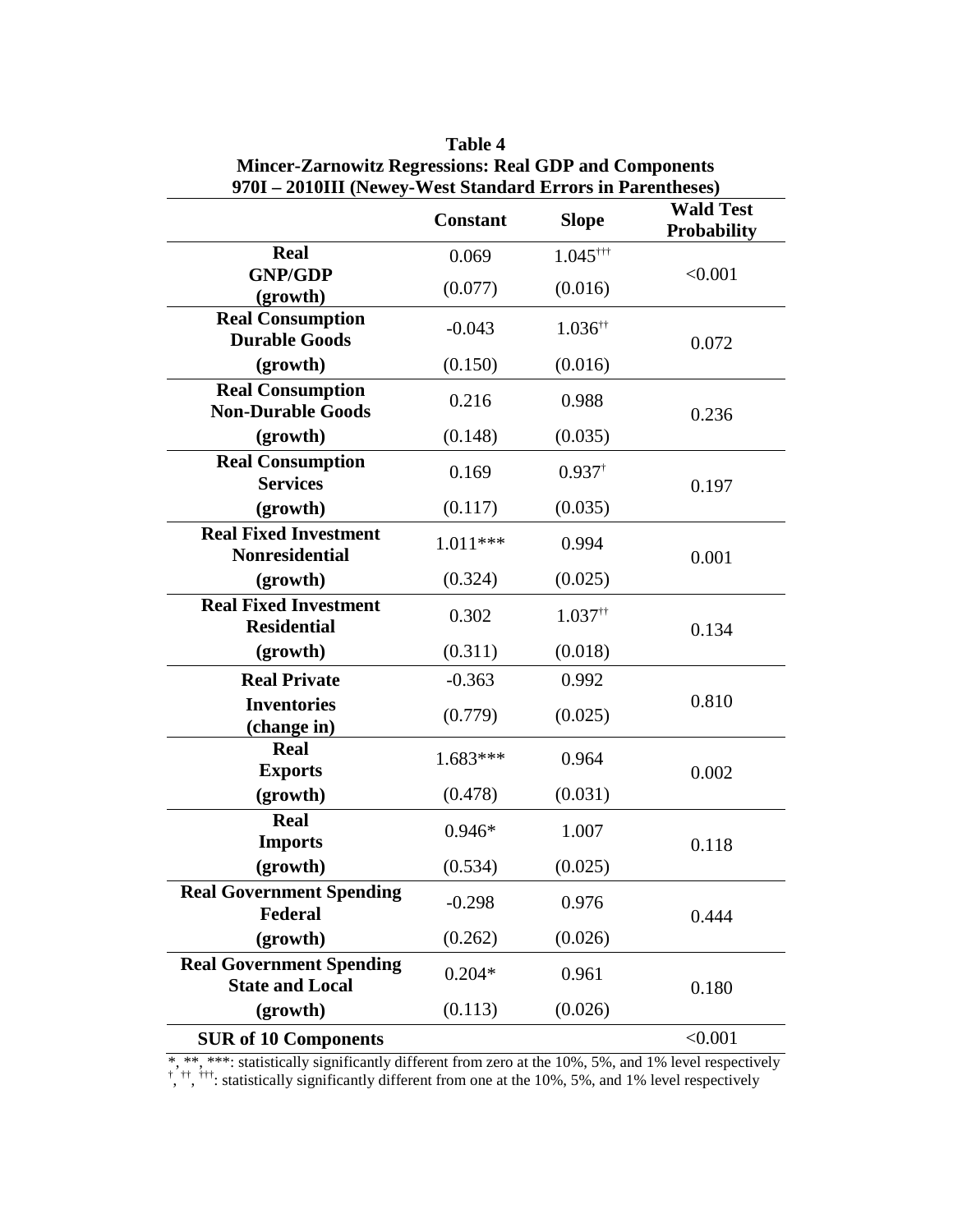|                                                           | <b>Constant</b> | <b>Slope</b>          | 19701 – 2010111 (inewey-west standard Effors in Farentheses)<br><b>Recession</b><br><b>Dummy</b> | <b>Wald Test</b><br><b>Probability</b> |  |
|-----------------------------------------------------------|-----------------|-----------------------|--------------------------------------------------------------------------------------------------|----------------------------------------|--|
| <b>Real</b>                                               | 0.062           | $1.046$ <sup>††</sup> | 0.015                                                                                            |                                        |  |
| <b>GNP/GDP</b><br>(growth)                                | (0.101)         | (0.022)               | (0.168)                                                                                          | < 0.001                                |  |
| <b>Real Consumption</b><br><b>Durable Goods</b>           | 0.132           | $1.031^{\dagger}$     | $-0.535$                                                                                         | 0.011                                  |  |
| (growth)                                                  | (0.191)         | (0.018)               | (0.393)                                                                                          |                                        |  |
| <b>Real Consumption</b><br><b>Non-Durable Goods</b>       | $0.366**$       | 0.975                 | $-0.429*$                                                                                        | 0.121                                  |  |
| (growth)                                                  | (0.162)         | (0.033)               | (0.234)                                                                                          |                                        |  |
| <b>Real Consumption</b><br><b>Services</b>                | $0.343**$       | $0.912$ <sup>††</sup> | $-0.342***$                                                                                      | 0.011                                  |  |
| (growth)                                                  | (0.132)         | (0.035)               | (0.110)                                                                                          |                                        |  |
| <b>Real Fixed Investment</b><br><b>Nonresidential</b>     | $1.143***$      | 0.985                 | $-0.340$                                                                                         | 0.003                                  |  |
| (growth)                                                  | (0.356)         | (0.023)               | (0.678)                                                                                          |                                        |  |
| <b>Real Fixed Investment</b><br><b>Residential</b>        | 0.033           | $1.044$ <sup>††</sup> | 0.894                                                                                            | 0.155                                  |  |
| (growth)                                                  | (0.359)         | (0.020)               | (0.654)                                                                                          |                                        |  |
| <b>Real Private</b>                                       | 1.337           | 0.963                 | $-4.743**$                                                                                       |                                        |  |
| <b>Inventories</b><br>(change in)                         | (1.024)         | (0.029)               | (1.899)                                                                                          | 0.090                                  |  |
| <b>Real</b><br><b>Exports</b>                             | $2.006***$      | 0.952                 | $-0.981$                                                                                         | 0.003                                  |  |
| (growth)                                                  | (0.595)         | (0.033)               | (1.063)                                                                                          |                                        |  |
| Real<br><b>Imports</b>                                    | 2.278 ***       | 0.966                 | $-3.782***$                                                                                      | < 0.001                                |  |
| (growth)                                                  | (0.608)         | (0.027)               | (0.992)                                                                                          |                                        |  |
| <b>Real Government Spending</b><br>Federal                | $-0.327$        | 0.976                 | 0.103                                                                                            | 0.617                                  |  |
| (growth)                                                  | (0.298)         | (0.026)               | (0.737)                                                                                          |                                        |  |
| <b>Real Government Spending</b><br><b>State and Local</b> | 0.236           | 0.959                 | $-0.103$                                                                                         | 0.335                                  |  |
| (growth)                                                  | (0.146)         | (0.027)               | (0.179)                                                                                          |                                        |  |
| <b>SUR of 10 Components</b>                               |                 |                       |                                                                                                  | < 0.001                                |  |

**Table 5 Modified Mincer-Zarnowitz Regressions: Real GDP and Components 1970I – 2010III (Newey-West Standard Errors in Parentheses)**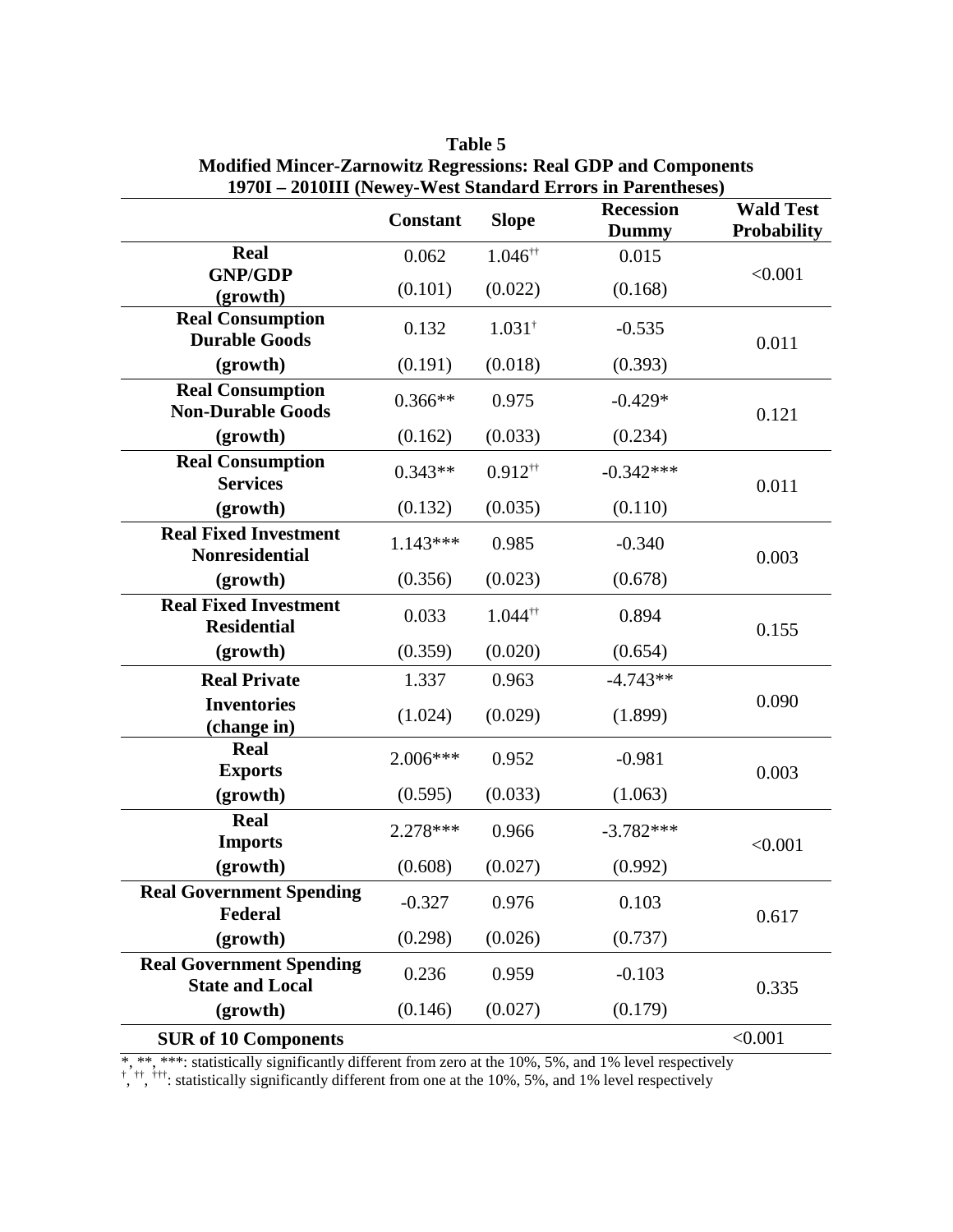|                        | <b>GNP/GDP</b>  | <b>Durables</b>  | <b>Non-Durables</b> | <b>Services</b>   | Non-Res. Inv.    | Res. Investment  | <b>Inventories</b> | <b>Exports</b>    | <b>Imports</b>    | Federal          | State & Local    |
|------------------------|-----------------|------------------|---------------------|-------------------|------------------|------------------|--------------------|-------------------|-------------------|------------------|------------------|
|                        | <b>REV_NGDP</b> | <b>REV_NPCDG</b> | <b>REV_NPCND</b>    | <b>REV_NPCESV</b> | <b>REV_NPNFI</b> | <b>REV_NPRFI</b> | <b>REV_NCBI</b>    | <b>REV_NEXPGS</b> | <b>REV_NIMPGS</b> | <b>REV_NFGCE</b> | <b>REV_NSLCE</b> |
|                        |                 |                  |                     |                   |                  |                  |                    |                   |                   |                  |                  |
| REV NGDP(-1)           | $-0.189$        | 0.127            | 0.126               | $-0.100$          | $-0.372$         | 0.526            | $-1.751$           | $-0.201$          | 1.038             | $1.033*$         | 0.008            |
|                        | (0.148)         | (0.388)          | (0.184)             | (0.144)           | (0.477)          | (0.536)          | (1.680)            | (0.850)           | (0.934)           | (0.537)          | (0.184)          |
|                        |                 |                  |                     |                   |                  |                  |                    |                   |                   |                  |                  |
| <b>REV NPCDG(-1)</b>   | 0.006           | 0.028            | $-0.006$            | 0.082             | 0.053            | 0.095            | 0.191              | $-0.148$          | 0.111             | $-0.468***$      | 0.043            |
|                        | (0.033)         | (0.088)          | (0.042)             | (0.033)           | (0.108)          | (0.121)          | (0.380)            | (0.192)           | (0.211)           | (0.122)          | (0.042)          |
|                        |                 |                  |                     |                   |                  |                  |                    |                   |                   |                  |                  |
| <b>REV NPCND(-1)</b>   | $0.236***$      | $-0.368**$       | 0.081               | $-0.017$          | 0.221            | $-0.051$         | 0.899              | 0.535             | $-0.629$          | $-0.102$         | 0.075            |
|                        | (0.070)         | (0.184)          | (0.087)             | (0.068)           | (0.226)          | (0.254)          | (0.796)            | (0.403)           | (0.443)           | (0.255)          | (0.087)          |
|                        |                 |                  |                     |                   |                  |                  |                    |                   |                   |                  |                  |
| <b>REV_NPCES V(-1)</b> | 0.111           | $-0.121$         | $0.196*$            | 0.057             | $-0.018$         | $-0.212$         | 0.174              | 0.783             | $-0.306$          | $-0.958***$      | 0.065            |
|                        | (0.090)         | (0.236)          | (0.112)             | (0.088)           | (0.291)          | (0.327)          | (1.023)            | (0.518)           | (0.569)           | (0.327)          | (0.112)          |
|                        |                 |                  |                     |                   |                  |                  |                    |                   |                   |                  |                  |
| <b>REV_NPNFI(-1)</b>   | $0.057**$       | 0.052            | 0.019               | 0.021             | 0.144            | $-0.019$         | 0.217              | $0.287*$          | $-0.115$          | $-0.130$         | $-0.038$         |
|                        | (0.028)         | (0.073)          | (0.034)             | (0.027)           | (0.089)          | (0.100)          | (0.315)            | (0.159)           | (0.175)           | (0.101)          | (0.035)          |
|                        |                 |                  |                     |                   |                  |                  |                    |                   |                   |                  |                  |
| <b>REV NPRFI(-1)</b>   | 0.001           | 0.072            | 0.030               | $-0.033$          | 0.063            | $0.140*$         | 0.015              | $-0.023$          | $-0.066$          | $-0.055$         | $-0.016$         |
|                        | (0.023)         | (0.060)          | (0.028)             | (0.022)           | (0.073)          | (0.082)          | (0.258)            | (0.130)           | (0.143)           | (0.082)          | (0.028)          |
|                        |                 |                  |                     |                   |                  |                  |                    |                   |                   |                  |                  |
| $REV NCBI(-1)$         | 0.011           | $-0.002$         | 0.004               | 0.008             | 0.031            | $-0.042$         | 0.119              | $-0.009$          | $-0.042$          | $-0.045$         | $-0.006$         |
|                        | (0.011)         | (0.028)          | (0.013)             | (0.011)           | (0.035)          | (0.039)          | (0.123)            | (0.062)           | (0.068)           | (0.039)          | (0.013)          |
|                        |                 |                  |                     |                   |                  |                  |                    |                   |                   |                  |                  |
| <b>REV NEXPGS(-1)</b>  | 0.012           | $-0.030$         | $0.044*$            | 0.006             | 0.035            | $-0.061$         | $-0.002$           | $0.288***$        | 0.109             | $-0.087$         | $0.040*$         |
|                        | (0.019)         | (0.049)          | (0.023)             | (0.018)           | (0.061)          | (0.068)          | (0.214)            | (0.108)           | (0.119)           | (0.068)          | (0.023)          |
|                        |                 |                  |                     |                   |                  |                  |                    |                   |                   |                  |                  |
| <b>REV_NIMPGS(-1)</b>  | $-0.016$        | 0.007            | 0.026               | 0.020             | $-0.017$         | 0.051            | 0.035              | $-0.203*$         | $0.247**$         | $0.134*$         | $-0.007$         |
|                        | (0.019)         | (0.051)          | (0.024)             | (0.019)           | (0.062)          | (0.070)          | (0.220)            | (0.111)           | (0.122)           | (0.070)          | (0.024)          |
|                        |                 |                  |                     |                   |                  |                  |                    |                   |                   |                  |                  |
| REV_NFGCE(-1)          | 0.014           | $-0.004$         | $-0.049*$           | 0.002             | $-0.109$         | $-0.088$         | 0.105              | 0.098             | $-0.293**$        | $-0.092$         | $-0.013$         |
|                        | (0.023)         | (0.060)          | (0.029)             | (0.022)           | (0.074)          | (0.084)          | (0.262)            | (0.132)           | (0.146)           | (0.084)          | (0.029)          |
|                        |                 |                  |                     |                   |                  |                  |                    |                   |                   |                  |                  |
| REV NSLCE(-1)          | $-0.026$        | $-0.129$         | 0.002               | $0.105*$          | 0.182            | 0.096            | $-0.915$           | 0.045             | $0.794*$          | 0.028            | $0.143*$         |
|                        | (0.065)         | (0.171)          | (0.081)             | (0.063)           | (0.210)          | (0.236)          | (0.740)            | (0.374)           | (0.411)           | (0.237)          | (0.081)          |
|                        |                 |                  |                     |                   |                  |                  |                    |                   |                   |                  |                  |
| $\mathbf C$            | $0.245***$      | 0.197            | 0.042               | $-0.078$          | $0.757***$       | 0.335            | $-0.129$           | $1.567***$        | 0.49              | $-0.082$         | 0.052            |
|                        | (0.083)         | (0.217)          | (0.103)             | (0.080)           | (0.267)          | (0.300)          | (0.940)            | (0.476)           | (0.523)           | (0.301)          | (0.103)          |

**Table 6: VAR Estimates of Revisions: Nominal GDP and Components (Standard errors in parentheses)**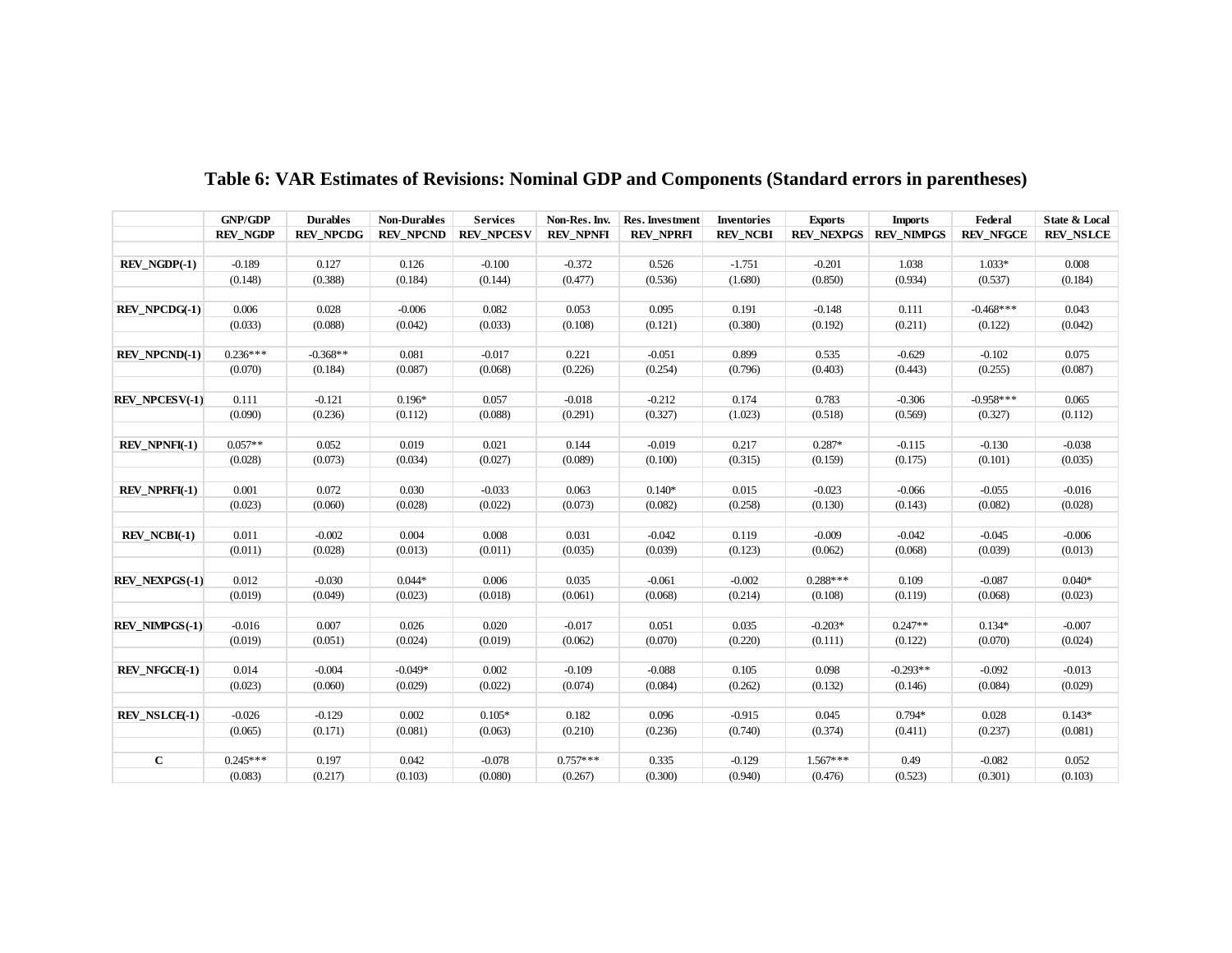|                       | <b>GNP/GDP</b>  | <b>Durables</b>  | <b>Non-Durables</b> | <b>Services</b>   | Non-Res. Inv.    | Res. Investment  | <b>Inventories</b> | <b>Exports</b>    | <b>Imports</b>    | Federal          | State & Local    |
|-----------------------|-----------------|------------------|---------------------|-------------------|------------------|------------------|--------------------|-------------------|-------------------|------------------|------------------|
|                       | <b>REV_RGDP</b> | <b>REV RPCDG</b> | <b>REV RPCND</b>    | <b>REV RPCESV</b> | <b>REV RPNFI</b> | <b>REV RPRFI</b> | <b>REV_RCBI</b>    | <b>REV REXPGS</b> | <b>REV RIMPGS</b> | <b>REV RFGCE</b> | <b>REV_RSLCE</b> |
|                       |                 |                  |                     |                   |                  |                  |                    |                   |                   |                  |                  |
| $REV_RGDP(-1)$        | $-0.122$        | $-0.266$         | 0.085               | $-0.082$          | 0.165            | 0.599            | $-2.235$           | 0.643             | 0.840             | 0.666            | 0.043            |
|                       | (0.138)         | (0.391)          | (0.210)             | (0.133)           | (0.528)          | (0.732)          | (1.601)            | (0.830)           | (0.933)           | (0.611)          | (0.224)          |
|                       |                 |                  |                     |                   |                  |                  |                    |                   |                   |                  |                  |
| REV_RPCDG(-1)         | 0.009           | 0.067            | 0.044               | $0.063**$         | 0.180            | 0.188            | 0.195              | $-0.337*$         | 0.189             | $-0.463***$      | $-0.022$         |
|                       | (0.032)         | (0.090)          | (0.048)             | (0.031)           | (0.121)          | (0.168)          | (0.368)            | (0.191)           | (0.215)           | (0.141)          | (0.052)          |
|                       |                 |                  |                     |                   |                  |                  |                    |                   |                   |                  |                  |
| REV_RPCND(-1)         | 0.089           | $-0.179$         | 0.103               | $-0.068$          | $-0.124$         | $-0.250$         | 0.537              | 0.282             | $-0.249$          | $-0.071$         | $-0.035$         |
|                       | (0.058)         | (0.164)          | (0.088)             | (0.056)           | (0.221)          | (0.306)          | (0.671)            | (0.348)           | (0.391)           | (0.256)          | (0.094)          |
|                       |                 |                  |                     |                   |                  |                  |                    |                   |                   |                  |                  |
| <b>REV_RPCESV(-1)</b> | 0.131           | 0.073            | 0.392               | $-0.087$          | $-0.119$         | $-0.325$         | 0.232              | 0.865             | 0.216             | $-0.797**$       | $-0.067$         |
|                       | (0.091)         | (0.258)          | (0.139)             | (0.088)           | (0.349)          | (0.484)          | (1.058)            | (0.549)           | (0.617)           | (0.404)          | (0.148)          |
|                       |                 |                  |                     |                   |                  |                  |                    |                   |                   |                  |                  |
| <b>REV_RPNFI(-1)</b>  | $0.039*$        | 0.106            | 0.009               | 0.013             | 0.107            | 0.001            | 0.209              | 0.209             | $-0.097$          | $-0.118$         | $-0.045$         |
|                       | (0.024)         | (0.067)          | (0.036)             | (0.023)           | (0.091)          | (0.126)          | (0.276)            | (0.143)           | (0.161)           | (0.105)          | (0.039)          |
|                       |                 |                  |                     |                   |                  |                  |                    |                   |                   |                  |                  |
| REV_RPRFI(-1)         | $-0.005$        | 0.044            | $-0.020$            | $-0.005$          | 0.076            | $-0.010$         | $-0.052$           | $-0.067$          | $-0.110$          | $-0.008$         | 0.003            |
|                       | (0.016)         | (0.045)          | (0.024)             | (0.015)           | (0.060)          | (0.084)          | (0.183)            | (0.095)           | (0.107)           | (0.070)          | (0.026)          |
|                       |                 |                  |                     |                   |                  |                  |                    |                   |                   |                  |                  |
| $REV_RCBI(-1)$        | 0.005           | 0.015            | 0.008               | 0.011             | 0.017            | $-0.023$         | 0.119              | $-0.074$          | $-0.023$          | $-0.028$         | $-0.008$         |
|                       | (0.010)         | (0.028)          | (0.015)             | (0.010)           | (0.038)          | (0.053)          | (0.116)            | (0.060)           | (0.068)           | (0.044)          | (0.016)          |
|                       |                 |                  |                     |                   |                  |                  |                    |                   |                   |                  |                  |
| <b>REV REXPGS(-1)</b> | 0.007           | 0.002            | $0.054*$            | $-0.007$          | 0.026            | $-0.092$         | 0.023              | $0.185*$          | 0.104             | $-0.024$         | $-0.016$         |
|                       | (0.018)         | (0.052)          | (0.028)             | (0.018)           | (0.070)          | (0.097)          | (0.211)            | (0.110)           | (0.123)           | (0.081)          | (0.030)          |
|                       |                 |                  |                     |                   |                  |                  |                    |                   |                   |                  |                  |
| <b>REV_RIMPGS(-1)</b> | $-0.003$        | $-0.035$         | 0.031               | 0.018             | 0.015            | $-0.028$         | $-0.002$           | $-0.060$          | 0.170             | 0.068            | 0.017            |
|                       | (0.017)         | (0.049)          | (0.027)             | (0.017)           | (0.067)          | (0.092)          | (0.202)            | (0.105)           | (0.118)           | (0.077)          | (0.028)          |
|                       |                 |                  |                     |                   |                  |                  |                    |                   |                   |                  |                  |
| <b>REV_RFGCE(-1)</b>  | 0.002           | 0.028            | $-0.031$            | 0.005             | $-0.109$         | $-0.113$         | 0.086              | 0.101             | $-0.223*$         | $-0.055$         | $-0.014$         |
|                       | (0.019)         | (0.054)          | (0.029)             | (0.018)           | (0.073)          | (0.102)          | (0.223)            | (0.115)           | (0.130)           | (0.085)          | (0.031)          |
|                       |                 |                  |                     |                   |                  |                  |                    |                   |                   |                  |                  |
| <b>REV RSLCE(-1)</b>  | 0.021           | 0.079            | 0.002               | 0.002             | 0.067            | 0.143            | $-0.380$           | $-0.119$          | 0.056             | 0.235            | 0.026            |
|                       | (0.052)         | (0.148)          | (0.080)             | (0.050)           | (0.200)          | (0.278)          | (0.608)            | (0.315)           | (0.354)           | (0.232)          | (0.085)          |
|                       |                 |                  |                     |                   |                  |                  |                    |                   |                   |                  |                  |
| $\mathbf C$           | $0.151**$       | 0.147            | 0.035               | $-0.019$          | $0.734***$       | 0.395            | $-0.26$            | $1.055**$         | 0.547             | $-0.414$         | 0.16             |
|                       | (0.070)         | (0.199)          | (0.107)             | (0.067)           | (0.268)          | (0.372)          | (0.814)            | (0.422)           | (0.474)           | (0.311)          | (0.114)          |

## **Table 7: VAR Estimates of Revisions: Real GDP and Components (Standard errors in parentheses)**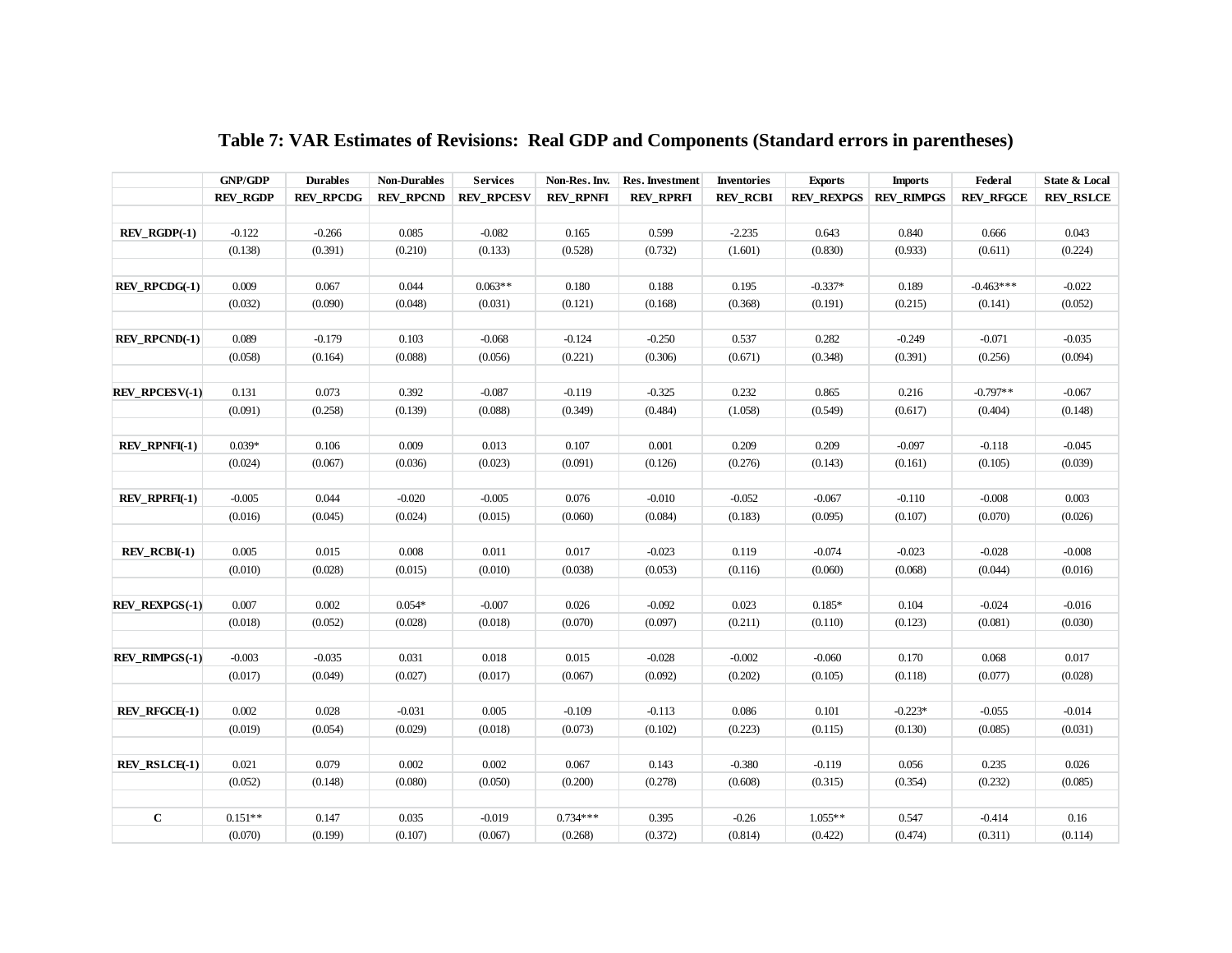# **Table 8: VAR Estimates of Revisions with Exogenous Recession Dummy: Nominal GDP and Components (SE in parentheses)**

|                              | <b>GNP/GDP</b>  | <b>Durables</b>  | <b>Non-Durables</b> | <b>Services</b>   | Non-Res. Inv.    | Res. Investment  | <b>Inventories</b> | <b>Exports</b>    | <b>Imports</b>    | Federal          | State & Local    |
|------------------------------|-----------------|------------------|---------------------|-------------------|------------------|------------------|--------------------|-------------------|-------------------|------------------|------------------|
|                              | <b>REV_NGDP</b> | <b>REV NPCDG</b> | <b>REV_NPCND</b>    | <b>REV_NPCESV</b> | <b>REV_NPNFI</b> | <b>REV_NPRFI</b> | <b>REV_NCBI</b>    | <b>REV NEXPGS</b> | <b>REV_NIMPGS</b> | <b>REV NFGCE</b> | <b>REV_NSLCE</b> |
|                              |                 |                  |                     |                   |                  |                  |                    |                   |                   |                  |                  |
| $REV$ <sub>NGDP</sub> $(-1)$ | $-0.188$        | 0.154            | 0.124               | $-0.094$          | $-0.362$         | 0.526            | $-1.661$           | $-0.18$           | 1.124             | 1.029*           | 0.012            |
|                              | $(-0.148)$      | $(-0.385)$       | (0.185)             | (0.143)           | (0.479)          | (0.538)          | (1.672)            | (0.852)           | (0.914)           | (0.539)          | (0.185)          |
|                              | $[-1.27259]$    | [0.39949]        | [0.66905]           | $[-0.65303]$      | $[-0.75585]$     | [0.97791]        | $[-0.99300]$       | $[-0.21092]$      | [1.23002]         | [1.90709]        | [0.06676]        |
|                              |                 |                  |                     |                   |                  |                  |                    |                   |                   |                  |                  |
| <b>REV_NPCDG(-1)</b>         | 0.005           | $\boldsymbol{0}$ | $-0.004$            | $0.075**$         | 0.042            | 0.095            | 0.094              | $-0.171$          | 0.018             | $-0.463***$      | 0.039            |
|                              | (0.034)         | (0.088)          | (0.042)             | (0.033)           | (0.110)          | (0.123)          | (0.383)            | (0.195)           | (0.209)           | (0.123)          | (0.042)          |
|                              | [0.14196]       | $[-0.00526]$     | $[-0.08362]$        | [2.29583]         | [0.38676]        | [0.77137]        | [0.24621]          | $[-0.87681]$      | [0.08707]         | $[-3.74794]$     | [0.91890]        |
|                              |                 |                  |                     |                   |                  |                  |                    |                   |                   |                  |                  |
| <b>REV_NPCND(-1)</b>         | $0.235***$      | $-0.399**$       | 0.084               | $-0.024$          | 0.209            | $-0.051$         | 0.792              | 0.51              | $-0.732*$         | $-0.096$         | 0.071            |
|                              | (0.070)         | (0.183)          | (0.088)             | (0.068)           | (0.228)          | (0.256)          | (0.795)            | (0.405)           | (0.434)           | (0.256)          | (0.088)          |
|                              |                 |                  |                     |                   |                  |                  |                    |                   |                   |                  |                  |
| <b>REV_NPCESV(-1)</b>        | 0.11            | $-0.177$         | $0.2*$              | 0.044             | $-0.039$         | $-0.212$         | $-0.018$           | 0.739             | $-0.49$           | $-0.948***$      | 0.057            |
|                              | (0.091)         | (0.236)          | (0.113)             | (0.088)           | (0.293)          | (0.330)          | (1.025)            | (0.522)           | (0.560)           | (0.331)          | (0.113)          |
|                              |                 |                  |                     |                   |                  |                  |                    |                   |                   |                  |                  |
| <b>REV_NPNFI(-1)</b>         | $0.057**$       | 0.047            | 0.02                | 0.02              | 0.142            | $-0.019$         | 0.201              | $0.283*$          | $-0.131$          | $-0.129$         | $-0.039$         |
|                              | (0.028)         | (0.072)          | (0.035)             | (0.027)           | (0.090)          | (0.101)          | (0.313)            | (0.160)           | (0.171)           | (0.101)          | (0.035)          |
|                              |                 |                  |                     |                   |                  |                  |                    |                   |                   |                  |                  |
| <b>REV_NPRFI(-1)</b>         | 0.001           | 0.062            | 0.031               | $-0.036$          | 0.059            | $0.14*$          | $-0.02$            | $-0.031$          | $-0.099$          | $-0.054$         | $-0.017$         |
|                              | (0.023)         | (0.059)          | (0.028)             | (0.022)           | (0.074)          | (0.083)          | (0.257)            | (0.131)           | (0.141)           | (0.083)          | (0.028)          |
|                              |                 |                  |                     |                   |                  |                  |                    |                   |                   |                  |                  |
| $REV_NCBI(-1)$               | 0.011           | $-0.008$         | 0.004               | 0.007             | 0.029            | $-0.042$         | 0.098              | $-0.014$          | $-0.062$          | $-0.043$         | $-0.007$         |
|                              | (0.011)         | (0.028)          | (0.014)             | (0.011)           | (0.035)          | (0.040)          | (0.123)            | (0.063)           | (0.067)           | (0.040)          | (0.014)          |
|                              |                 |                  |                     |                   |                  |                  |                    |                   |                   |                  |                  |
| <b>REV_NEXPGS(-1)</b>        | 0.012           | $-0.031$         | $0.044*$            | 0.006             | 0.035            | $-0.061$         | $-0.006$           | $0.287***$        | 0.105             | $-0.086$         | $0.04*$          |
|                              | (0.019)         | (0.049)          | (0.024)             | (0.018)           | (0.061)          | (0.069)          | (0.213)            | (0.108)           | (0.116)           | (0.069)          | (0.024)          |
|                              |                 |                  |                     |                   |                  |                  |                    |                   |                   |                  |                  |
| <b>REV_NIMPGS(-1)</b>        | $-0.017$        | $-0.005$         | 0.027               | 0.017             | $-0.021$         | 0.051            | $-0.006$           | $-0.212*$         | $0.208*$          | $0.137*$         | $-0.009$         |
|                              | (0.020)         | (0.051)          | (0.024)             | (0.019)           | (0.063)          | (0.071)          | (0.220)            | (0.112)           | (0.120)           | (0.071)          | (0.024)          |
|                              |                 |                  |                     |                   |                  |                  |                    |                   |                   |                  |                  |
| REV_NFGCE(-1)                | 0.015           | 0.01             | $-0.05*$            | 0.005             | $-0.103$         | $-0.088$         | 0.155              | 0.11              | $-0.245*$         | $-0.094$         | $-0.011$         |
|                              | (0.023)         | (0.060)          | (0.029)             | (0.022)           | (0.075)          | (0.084)          | (0.262)            | (0.134)           | (0.143)           | (0.085)          | (0.029)          |
|                              | $-0.025$        |                  | $\mathbf{0}$        |                   |                  |                  |                    |                   |                   |                  |                  |
| <b>REV_NSLCE(-1)</b>         |                 | $-0.109$         |                     | $0.11*$           | 0.189            | 0.096            | $-0.846$           | 0.061             | $0.86**$          | 0.024            | $0.146*$         |
|                              | (0.065)         | (0.170)          | (0.081)             | (0.063)           | (0.211)          | (0.237)          | (0.737)            | (0.376)           | (0.403)           | (0.238)          | (0.082)          |
| $\bf C$                      | $0.252***$      | $0.465*$         | 0.02                | $-0.012$          | $0.857***$       | 0.336            | 0.793              | 1.782***          | $1.374**$         | $-0.13$          | 0.093            |
|                              | (0.097)         | (0.253)          | (0.121)             | (0.094)           | (0.315)          | (0.354)          | (1.099)            | (0.560)           | (0.601)           | (0.355)          | (0.122)          |
|                              |                 |                  |                     |                   |                  |                  |                    |                   |                   |                  |                  |
| <b>DUMMY</b>                 | $-0.025$        | $-0.883**$       | 0.071               | $-0.217$          | $-0.328$         | $-0.003$         | $-3.037$           | $-0.707$          | $-2.913***$       | 0.158            | $-0.135$         |
|                              | (0.169)         | (0.438)          | (0.210)             | (0.163)           | (0.545)          | (0.613)          | (1.905)            | (0.970)           | (1.041)           | (0.614)          | (0.211)          |
|                              |                 |                  |                     |                   |                  |                  |                    |                   |                   |                  |                  |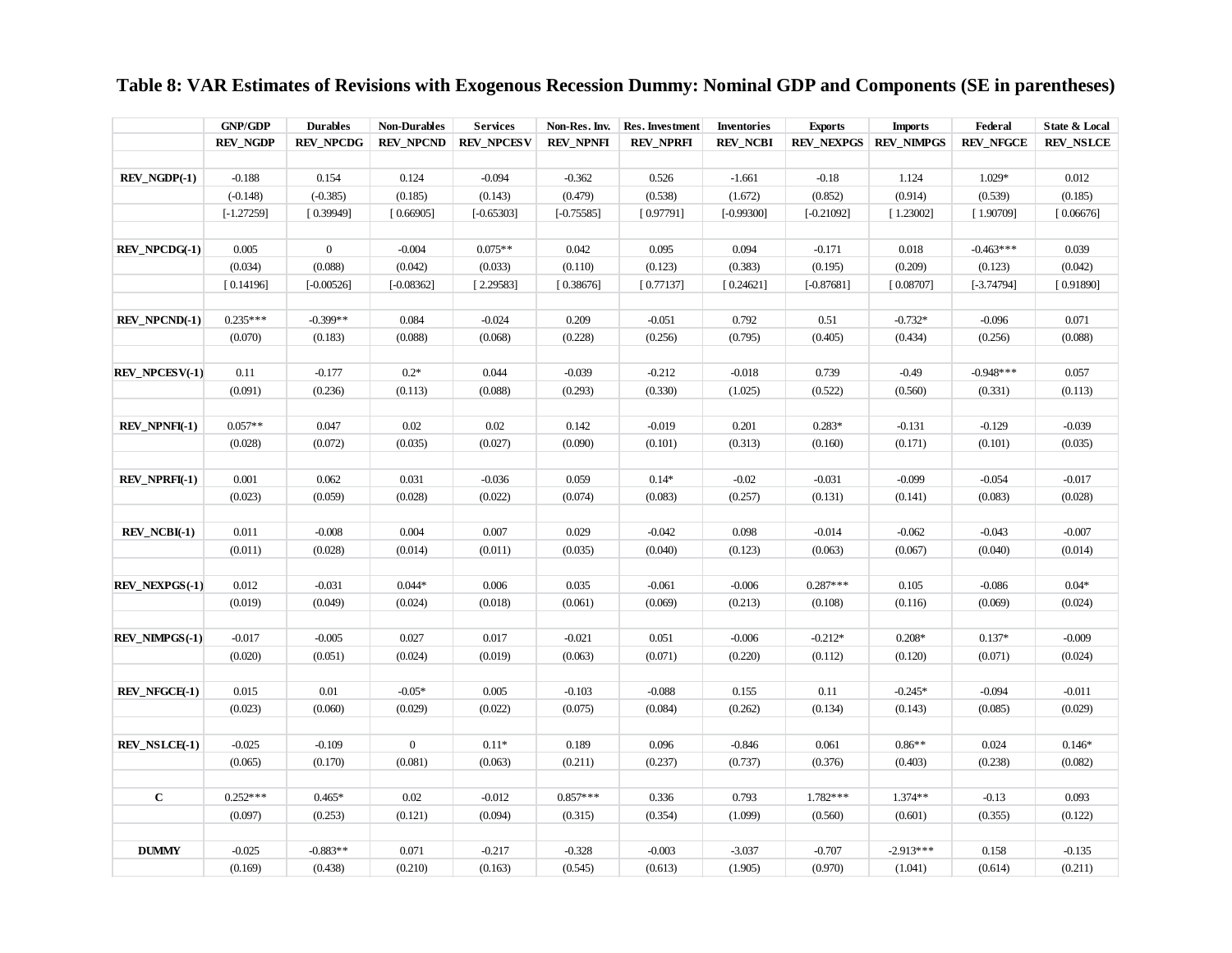|                       | <b>GNP/GDP</b>  | <b>Durables</b>  | <b>Non-Durables</b> | <b>Services</b>   | Non-Res. Inv.    | Res. Investment | <b>Inventories</b> | <b>Exports</b>    | <b>Imports</b>    | Federal          | State & Local    |
|-----------------------|-----------------|------------------|---------------------|-------------------|------------------|-----------------|--------------------|-------------------|-------------------|------------------|------------------|
|                       | <b>REV_RGDP</b> | <b>REV_RPCDG</b> | <b>REV_RPCND</b>    | <b>REV_RPCESV</b> | <b>REV_RPNFI</b> | REV_RPRFI       | <b>REV_RCBI</b>    | <b>REV REXPGS</b> | <b>REV RIMPGS</b> | <b>REV_RFGCE</b> | <b>REV_RSLCE</b> |
|                       |                 |                  |                     |                   |                  |                 |                    |                   |                   |                  |                  |
| $REV_RGDP(-1)$        | $-0.121$        | $-0.261$         | 0.086               | $-0.081$          | 0.165            | 0.599           | $-2.22$            | 0.648             | 0.855             | 0.669            | 0.043            |
|                       | (0.138)         | (0.384)          | (0.211)             | (0.132)           | (0.529)          | (0.734)         | (1.587)            | (0.828)           | (0.901)           | (0.612)          | (0.225)          |
|                       |                 |                  |                     |                   |                  |                 |                    |                   |                   |                  |                  |
| <b>REV_RPCDG(-1)</b>  | 0.006           | 0.026            | 0.041               | $0.054*$          | 0.186            | 0.196           | 0.062              | $-0.383**$        | 0.052             | $-0.489***$      | $-0.028$         |
|                       | (0.032)         | (0.090)          | (0.049)             | (0.031)           | (0.124)          | (0.172)         | (0.372)            | (0.194)           | (0.211)           | (0.143)          | (0.053)          |
|                       |                 |                  |                     |                   |                  |                 |                    |                   |                   |                  |                  |
| <b>REV_RPCND(-1)</b>  | 0.084           | $-0.235$         | 0.099               | $-0.08$           | $-0.115$         | $-0.238$        | 0.355              | 0.219             | $-0.435$          | $-0.107$         | $-0.042$         |
|                       | (0.058)         | (0.163)          | (0.089)             | (0.056)           | (0.224)          | (0.311)         | (0.671)            | (0.350)           | (0.381)           | (0.259)          | (0.095)          |
|                       |                 |                  |                     |                   |                  |                 |                    |                   |                   |                  |                  |
| <b>REV_RPCESV(-1)</b> | 0.125           | $-0.003$         | $0.386***$          | $-0.103$          | $-0.108$         | $-0.309$        | $-0.014$           | 0.78              | $-0.035$          | $-0.846**$       | $-0.077$         |
|                       | (0.092)         | (0.256)          | (0.140)             | (0.088)           | (0.353)          | (0.489)         | (1.057)            | (0.551)           | (0.600)           | (0.407)          | (0.150)          |
|                       |                 |                  |                     |                   |                  |                 |                    |                   |                   |                  |                  |
| <b>REV_RPNFI(-1)</b>  | $0.039*$        | 0.106            | 0.009               | 0.013             | 0.107            | 0.001           | 0.207              | 0.208             | $-0.099$          | $-0.118$         | $-0.045$         |
|                       | (0.024)         | (0.066)          | (0.036)             | (0.023)           | (0.091)          | (0.127)         | (0.274)            | (0.143)           | (0.155)           | (0.105)          | (0.039)          |
|                       |                 |                  |                     |                   |                  |                 |                    |                   |                   |                  |                  |
| <b>REV_RPRFI(-1)</b>  | $-0.005$        | 0.046            | $-0.019$            | $-0.005$          | 0.076            | $-0.011$        | $-0.044$           | $-0.064$          | $-0.101$          | $-0.007$         | 0.003            |
|                       | (0.016)         | (0.044)          | (0.024)             | (0.015)           | (0.061)          | (0.084)         | (0.182)            | (0.095)           | (0.103)           | (0.070)          | (0.026)          |
|                       |                 |                  |                     |                   |                  |                 |                    |                   |                   |                  |                  |
| $REV\_RCBI(-1)$       | 0.004           | 0.007            | 0.007               | $0.01\,$          | 0.018            | $-0.022$        | 0.094              | $-0.083$          | $-0.049$          | $-0.033$         | $-0.009$         |
|                       | (0.010)         | (0.028)          | (0.015)             | (0.010)           | (0.039)          | (0.054)         | (0.116)            | (0.060)           | (0.066)           | (0.045)          | (0.016)          |
|                       |                 |                  |                     |                   |                  |                 |                    |                   |                   |                  |                  |
| <b>REV_REXPGS(-1)</b> | 0.007           | $-0.002$         | $0.053***$          | $-0.008$          | 0.026            | $-0.091$        | $0.01\,$           | $0.18*$           | 0.091             | $-0.027$         | $-0.017$         |
|                       | (0.018)         | (0.051)          | (0.028)             | (0.017)           | (0.070)          | (0.097)         | (0.210)            | (0.109)           | (0.119)           | (0.081)          | (0.030)          |
|                       |                 |                  |                     |                   |                  |                 |                    |                   |                   |                  |                  |
| <b>REV_RIMPGS(-1)</b> | $-0.004$        | $-0.05$          | 0.03                | 0.015             | 0.018            | $-0.025$        | $-0.051$           | $-0.077$          | 0.12              | 0.058            | 0.015            |
|                       | (0.018)         | (0.049)          | (0.027)             | (0.017)           | (0.067)          | (0.094)         | (0.202)            | (0.105)           | (0.115)           | (0.078)          | (0.029)          |
|                       |                 |                  |                     |                   |                  |                 |                    |                   |                   |                  |                  |
| <b>REV_RFGCE(-1)</b>  | 0.003           | 0.032            | $-0.031$            | 0.006             | $-0.11$          | $-0.114$        | 0.101              | 0.106             | $-0.207*$         | $-0.052$         | $-0.013$         |
|                       | (0.019)         | (0.053)          | (0.029)             | (0.018)           | (0.074)          | (0.102)         | (0.221)            | (0.115)           | (0.125)           | (0.085)          | (0.031)          |
|                       |                 |                  |                     |                   |                  |                 |                    |                   |                   |                  |                  |
| <b>REV_RSLCE(-1)</b>  | 0.022           | 0.09             | 0.003               | 0.004             | 0.066            | 0.141           | $-0.345$           | $-0.107$          | 0.091             | 0.242            | 0.028            |
|                       | (0.052)         | (0.146)          | (0.080)             | (0.050)           | (0.201)          | (0.279)         | (0.603)            | (0.315)           | (0.342)           | (0.232)          | (0.085)          |
|                       |                 |                  |                     |                   |                  |                 |                    |                   |                   |                  |                  |
| $\mathbf C$           | $0.178**$       | $0.456*$         | 0.06                | 0.046             | $0.688**$        | 0.332           | 0.738              | $1.401***$        | $1.572***$        | $-0.214$         | $0.2\,$          |
|                       | $-0.084$        | $-0.233$         | $-0.128$            | $-0.08$           | $-0.321$         | $-0.445$        | $-0.962$           | $-0.502$          | $-0.546$          | $-0.37$          | $-0.136$         |
|                       |                 |                  |                     |                   |                  |                 |                    |                   |                   |                  |                  |
| <b>DUMMY</b>          | $-0.087$        | $-0.998**$       | $-0.078$            | $-0.21$           | 0.147            | 0.205           | $-3.23*$           | $-1.121$          | $-3.314***$       | $-0.647$         | $-0.131$         |
|                       | (0.147)         | (0.410)          | (0.225)             | (0.141)           | (0.564)          | (0.783)         | (1.692)            | (0.883)           | (0.960)           | (0.652)          | (0.239)          |

## **Table 9: VAR Estimates of Revisions with Exogenous Recession Dummy: Real GDP and Components (SE in parentheses)**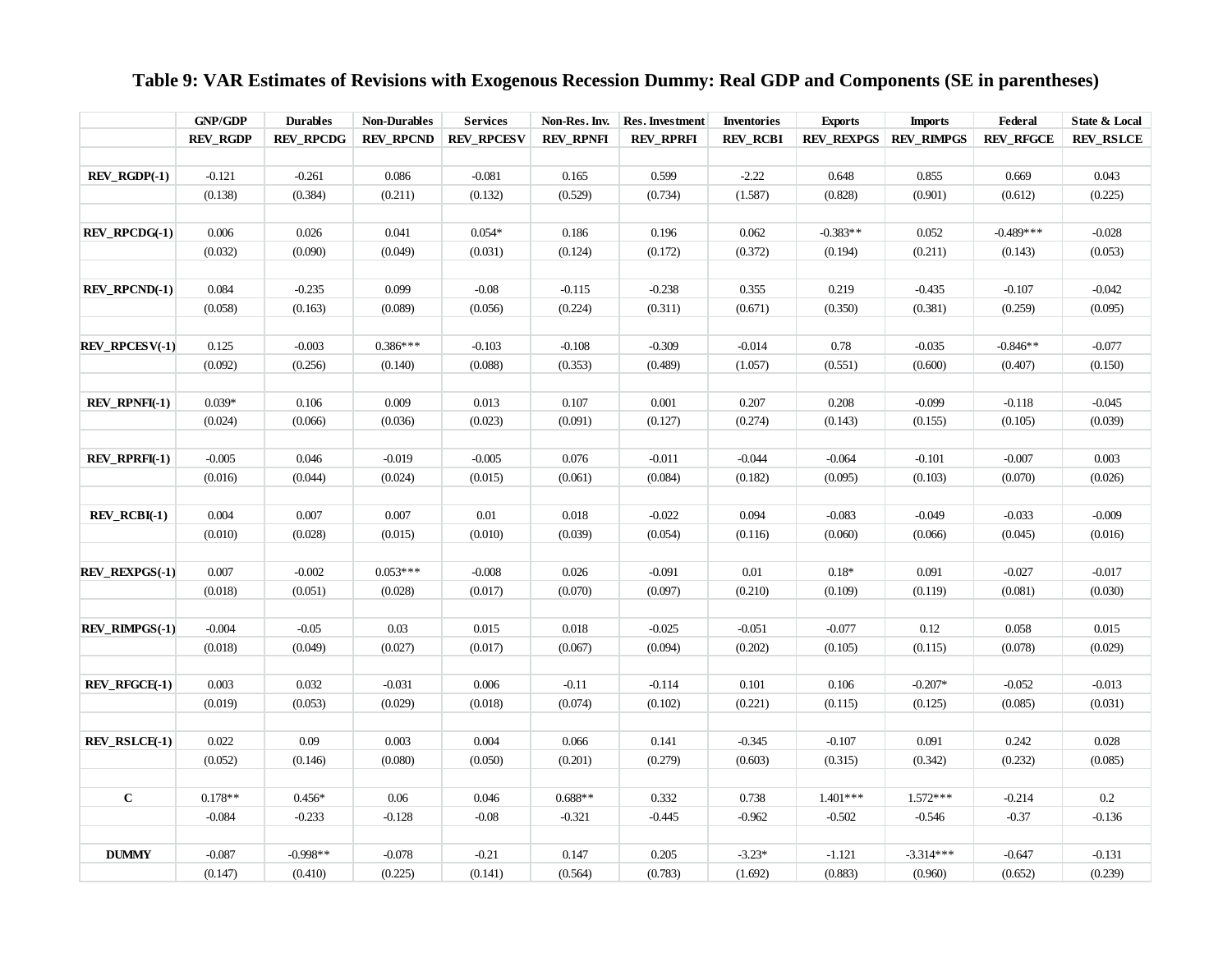| <b>Dependent Variable</b>                                                  | <b>Nominal Data</b><br><b>P-Value</b> | <b>Real Data</b><br><b>P-Value</b> |
|----------------------------------------------------------------------------|---------------------------------------|------------------------------------|
| <b>Revision to</b><br><b>GNP/GDP</b>                                       | 0.091                                 | 0.666                              |
| <b>Revision to</b><br><b>Durable Goods Consumption</b>                     | 0.689                                 | 0.788                              |
| <b>Revision to</b><br><b>Non-Durable Goods Consumption</b>                 | 0.008                                 | 0.004                              |
| <b>Revision to</b><br><b>Services Consumption</b>                          | 0.030                                 | 0.085                              |
| <b>Revision to</b><br><b>Nonresidential Fixed Investment</b>               | 0.688                                 | 0.551                              |
| <b>Revision to</b><br><b>Residential Fixed Investment</b>                  | 0.951                                 | 0.729                              |
| <b>Revision to</b><br><b>Private Inventories</b>                           | 0.737                                 | 0.845                              |
| <b>Revision to</b><br><b>Exports</b>                                       | 0.185                                 | 0.102                              |
| <b>Revision to</b><br><b>Imports</b>                                       | 0.099                                 | 0.559                              |
| <b>Revision to</b><br><b>Federal Government Spending</b>                   | 0.006                                 | 0.049                              |
| <b>Revision to</b><br><b>State and Local Government</b><br><b>Spending</b> | 0.460                                 | 0.997                              |

# **Table 10: Granger Causality Tests**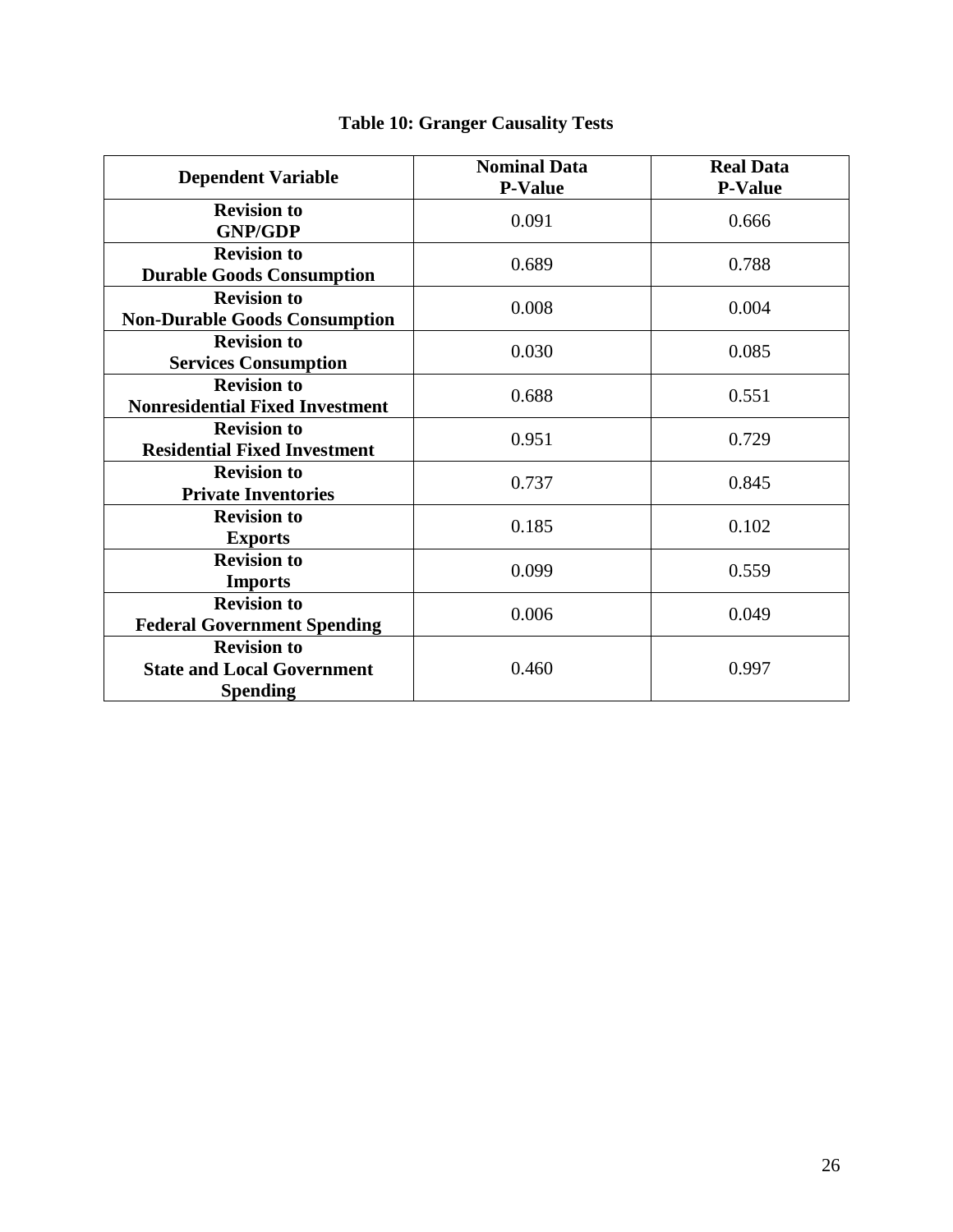**Table 11 Summary of Rejections of the Null of No Bias for Nominal GDP and Components**

|                                                              |                        | <b>Wald Test</b>                               | <b>VAR of Revisions</b>    |                        |                             |                         |
|--------------------------------------------------------------|------------------------|------------------------------------------------|----------------------------|------------------------|-----------------------------|-------------------------|
|                                                              | $\mathbf{M}\mathbf{Z}$ | $\mathbf{M}\mathbf{Z}$<br>with<br><b>Dummy</b> | Signif.<br><b>Constant</b> | Signif.<br>Own<br>Lags | <b>Granger</b><br>Causality | Signif.<br><b>Dummy</b> |
| <b>Nominal</b><br><b>GNP/GDP</b>                             | X                      | X                                              | X                          |                        | X                           |                         |
| <b>Nominal Consumption</b><br><b>Durable Goods</b>           | X                      | X                                              |                            |                        |                             | X                       |
| <b>Nominal Consumption</b><br><b>Non-Durable Goods</b>       | X                      |                                                |                            |                        | X                           |                         |
| <b>Nominal Consumption</b><br><b>Services</b>                | X                      | X                                              |                            |                        | X                           |                         |
| <b>Nominal Fixed Investment</b><br><b>Nonresidential</b>     | X                      | X                                              | X                          |                        |                             |                         |
| <b>Nominal Fixed Investment</b><br><b>Residential</b>        | X                      | X                                              |                            | X                      |                             |                         |
| <b>Nominal Private</b><br><b>Inventories</b>                 |                        | X                                              |                            |                        |                             |                         |
| <b>Nominal</b><br><b>Exports</b>                             | X                      | X                                              | X                          | X                      |                             |                         |
| <b>Nominal</b><br><b>Imports</b>                             | X                      | X                                              |                            | X                      | X                           | X                       |
| <b>Nominal Government</b><br><b>Federal Spending</b>         |                        |                                                |                            |                        | X                           |                         |
| <b>Nominal Government</b><br><b>State and Local Spending</b> |                        |                                                |                            | X                      |                             |                         |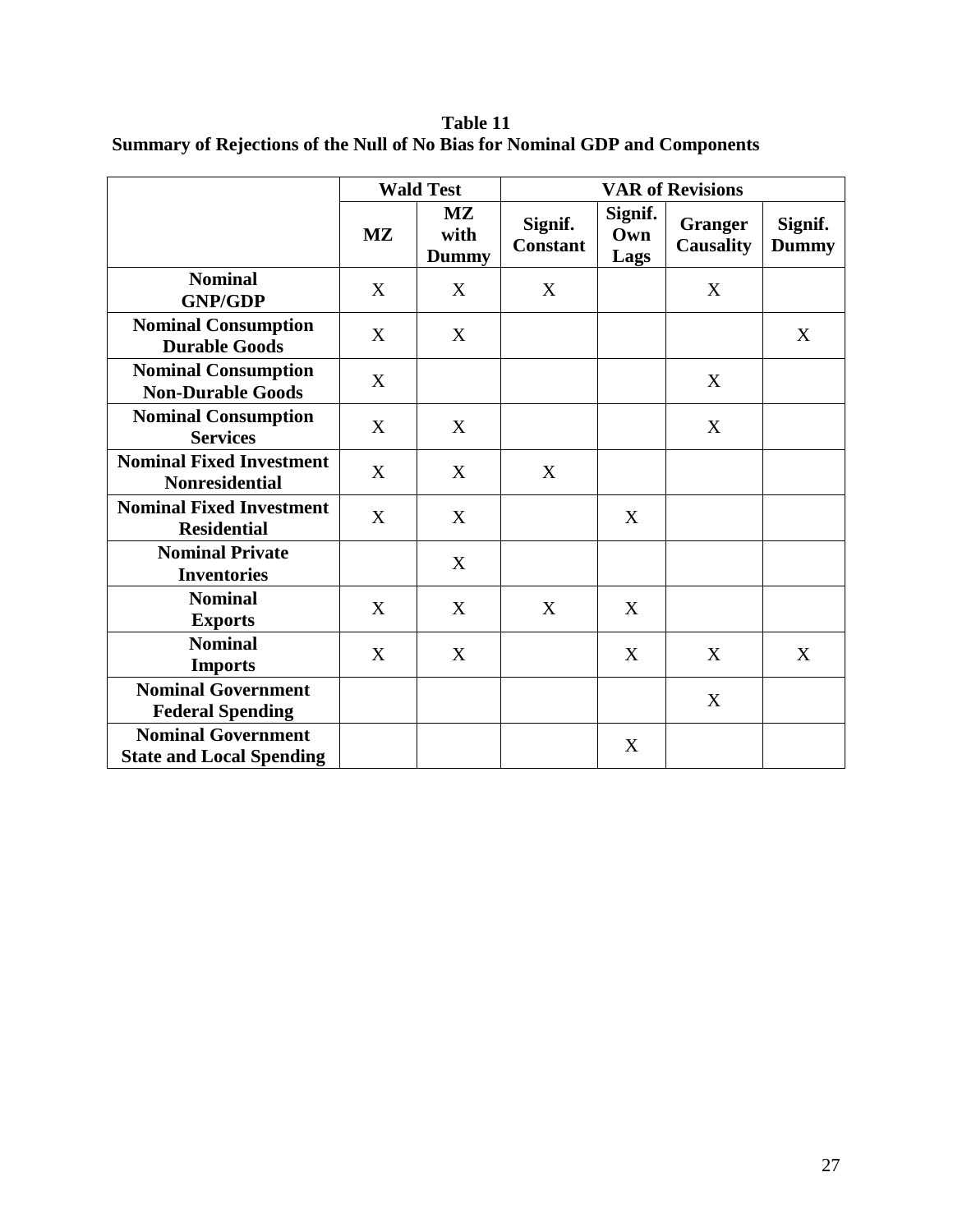**Table 12 Summary of Rejections of the Null of No Bias for Real GDP and Components**

|                                                           |                        | <b>Wald Test</b>                               | <b>VAR of Revisions</b>    |                        |                                    |                         |
|-----------------------------------------------------------|------------------------|------------------------------------------------|----------------------------|------------------------|------------------------------------|-------------------------|
|                                                           | $\mathbf{M}\mathbf{Z}$ | $\mathbf{M}\mathbf{Z}$<br>with<br><b>Dummy</b> | Signif.<br><b>Constant</b> | Signif.<br>Own<br>Lags | <b>Granger</b><br><b>Causality</b> | Signif.<br><b>Dummy</b> |
| <b>Real</b><br><b>GNP/GDP</b>                             | X                      | X                                              | X                          |                        |                                    |                         |
| <b>Real Consumption</b><br><b>Durable Goods</b>           | X                      | X                                              |                            |                        |                                    | X                       |
| <b>Real Consumption</b><br><b>Non-Durable Goods</b>       |                        |                                                |                            |                        | X                                  |                         |
| <b>Real Consumption</b><br><b>Services</b>                |                        | X                                              |                            |                        | X                                  |                         |
| <b>Real Fixed Investment</b><br><b>Nonresidential</b>     | X                      | X                                              | X                          |                        |                                    |                         |
| <b>Real Fixed Investment</b><br><b>Residential</b>        |                        |                                                |                            | X                      |                                    |                         |
| <b>Real Private</b><br><b>Inventories</b>                 |                        | X                                              |                            |                        |                                    | X                       |
| <b>Real Exports</b>                                       | X                      | X                                              | X                          | X                      |                                    |                         |
| <b>Real Imports</b>                                       |                        | X                                              |                            | X                      |                                    | X                       |
| <b>Real Government</b><br><b>Federal Spending</b>         |                        |                                                |                            |                        | X                                  |                         |
| <b>Real Government</b><br><b>State and Local Spending</b> |                        |                                                |                            | X                      |                                    |                         |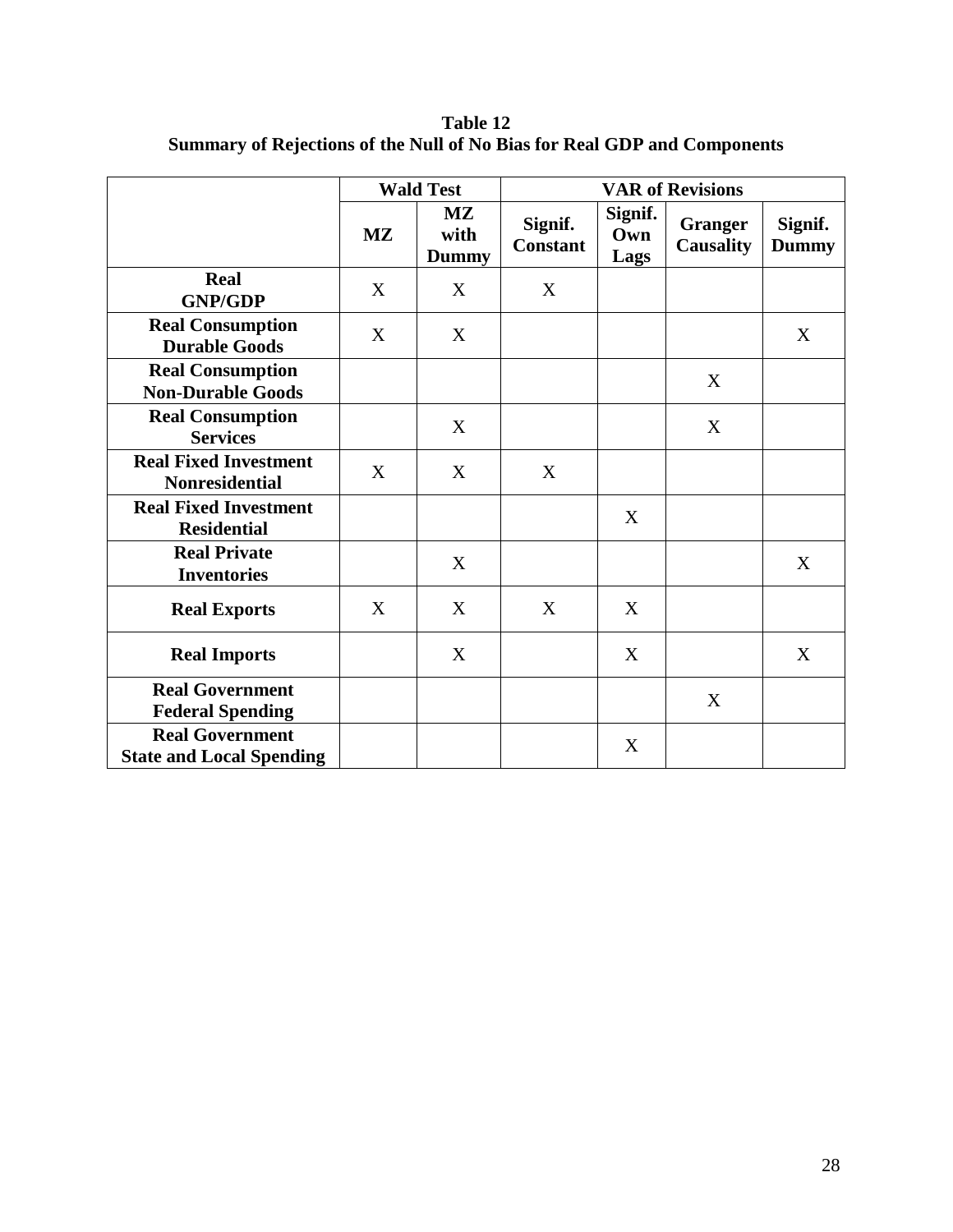| Table 13                                               |  |
|--------------------------------------------------------|--|
| <b>Mahalanobis Distance</b>                            |  |
| <b>Null Hypothesis: No Difference between Vintages</b> |  |

|                                                  | <b>Nominal</b>   |             | Real        |           |
|--------------------------------------------------|------------------|-------------|-------------|-----------|
|                                                  | Mean             | <b>Mean</b> | <b>Mean</b> | Mean      |
|                                                  | <b>Vintage 1</b> | Vintage 3   | Vintage 1   | Vintage 3 |
| <b>Durable Goods</b><br>Consumption              | 6.707            | 6.858       | 5.461       | 5.613     |
| <b>Non-Durable</b><br>Consumption                | 6.019            | 6.269       | 2.155       | 2.344     |
| <b>Services</b><br>Consumption                   | 7.810            | 7.763       | 3.104       | 3.078     |
| <b>Nonresidential Fixed</b><br><b>Investment</b> | 5.918            | 6.847       | 3.817       | 4.806     |
| <b>Residential Fixed</b><br><b>Investment</b>    | 6.556            | 7.060       | 2.279       | 2.666     |
| <b>Private</b><br><b>Inventories</b>             | 13.356           | 13.026      | 12.255      | 11.794    |
| <b>Exports</b>                                   | 7.292            | 9.540       | 3.930       | 5.470     |
| <b>Imports</b>                                   | 10.429           | 11.650      | 6.407       | 7.399     |
| <b>Federal Gov.</b><br><b>Spending</b>           | 6.541            | 6.594       | 2.258       | 1.873     |
| <b>State &amp; Local</b><br><b>Gov.Spending</b>  | 6.812            | 6.953       | 2.021       | 2.101     |
| <b>Mahalanobis Distance</b><br>$(D^2)$           | 0.033            |             | 0.030       |           |
| <b>F-statistic</b>                               | 0.261            |             | 0.240       |           |
| p-value                                          | 0.988            |             | 0.992       |           |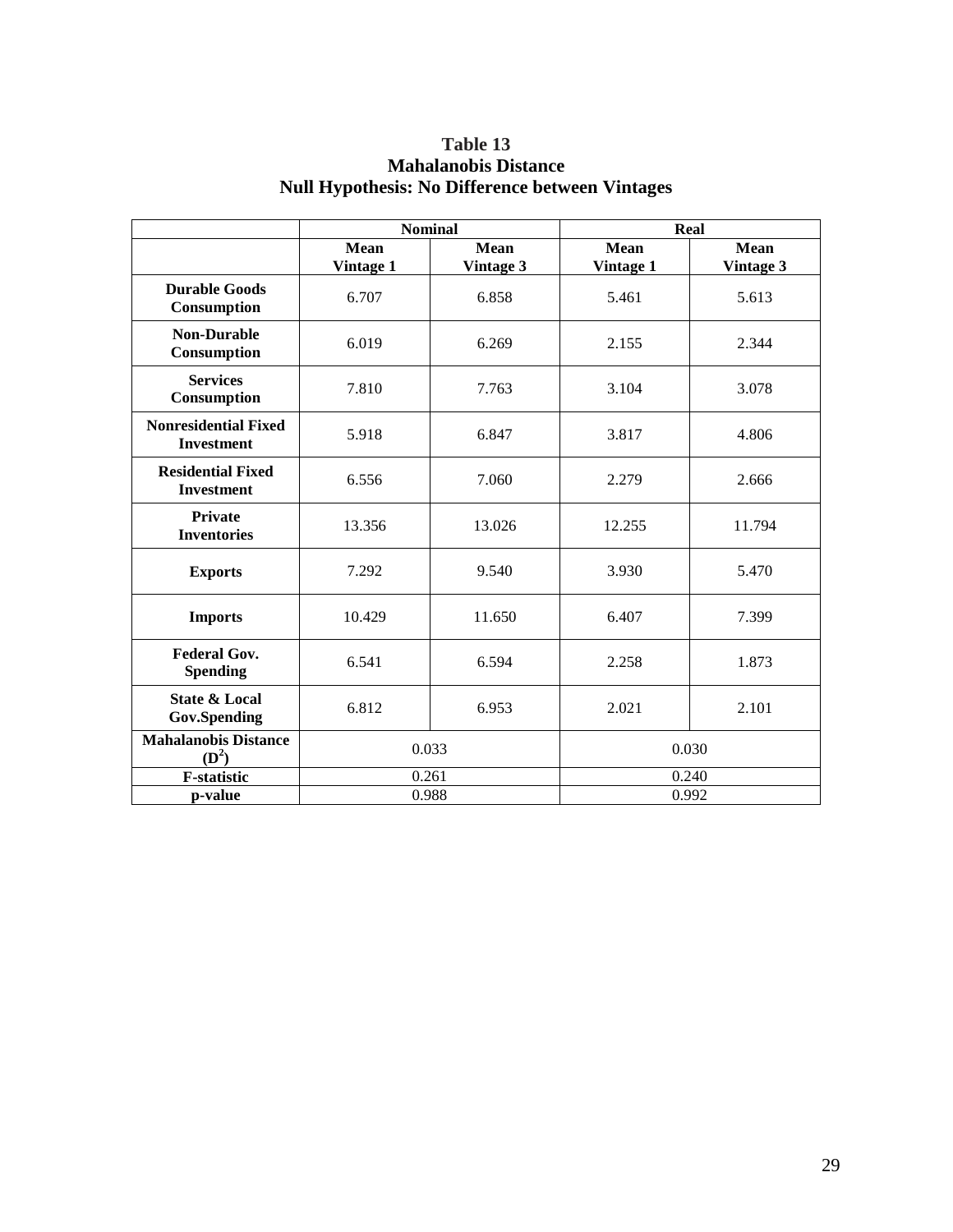| Table 14                                               |
|--------------------------------------------------------|
| <b>Mahalanobis Distance for Recessions</b>             |
| <b>Null Hypothesis: No Difference between Vintages</b> |

|                                                  | <b>Nominal</b>   |                  | Real             |                  |
|--------------------------------------------------|------------------|------------------|------------------|------------------|
|                                                  | <b>Recession</b> | <b>Recession</b> | <b>Recession</b> | <b>Recession</b> |
|                                                  | Mean             | Mean             | <b>Mean</b>      | <b>Mean</b>      |
|                                                  | <b>Vintage 1</b> | Vintage 3        | <b>Vintage 1</b> | Vintage 3        |
| <b>Durable Goods</b><br>Consumption              | 2.998            | 2.600            | 0.183            | $-0.215$         |
| <b>Non-Durable</b><br>Consumption                | 5.624            | 5.757            | 0.824            | 0.739            |
| <b>Services</b><br>Consumption                   | 8.598            | 8.309            | 2.567            | 2.343            |
| <b>Nonresidential Fixed</b><br><b>Investment</b> | $-1.346$         | $-0.872$         | $-5.354$         | $-4.470$         |
| <b>Residential Fixed</b><br><b>Investment</b>    | $-4.920$         | $-4.565$         | $-8.328$         | $-7.770$         |
| <b>Private</b><br><b>Inventories</b>             | $-18.385$        | $-21.287$        | $-14.217$        | $-17.091$        |
| <b>Exports</b>                                   | 3.193            | 5.400            | $-2.276$         | $-1.141$         |
| <b>Imports</b>                                   | 5.015            | 4.104            | $-1.150$         | $-2.615$         |
| <b>Federal Gov.</b><br><b>Spending</b>           | 9.257            | 9.872            | 3.137            | 2.722            |
| <b>State &amp; Local</b><br><b>Gov.Spending</b>  | 7.187            | 7.250            | 1.415            | 1.491            |
| <b>Mahalanobis Distance</b><br>$(D^2)$           | 0.119            |                  |                  | 0.127            |
| <b>F-statistic</b>                               | 0.246            |                  | 0.263            |                  |
| p-value                                          | 0.990            |                  | 0.987            |                  |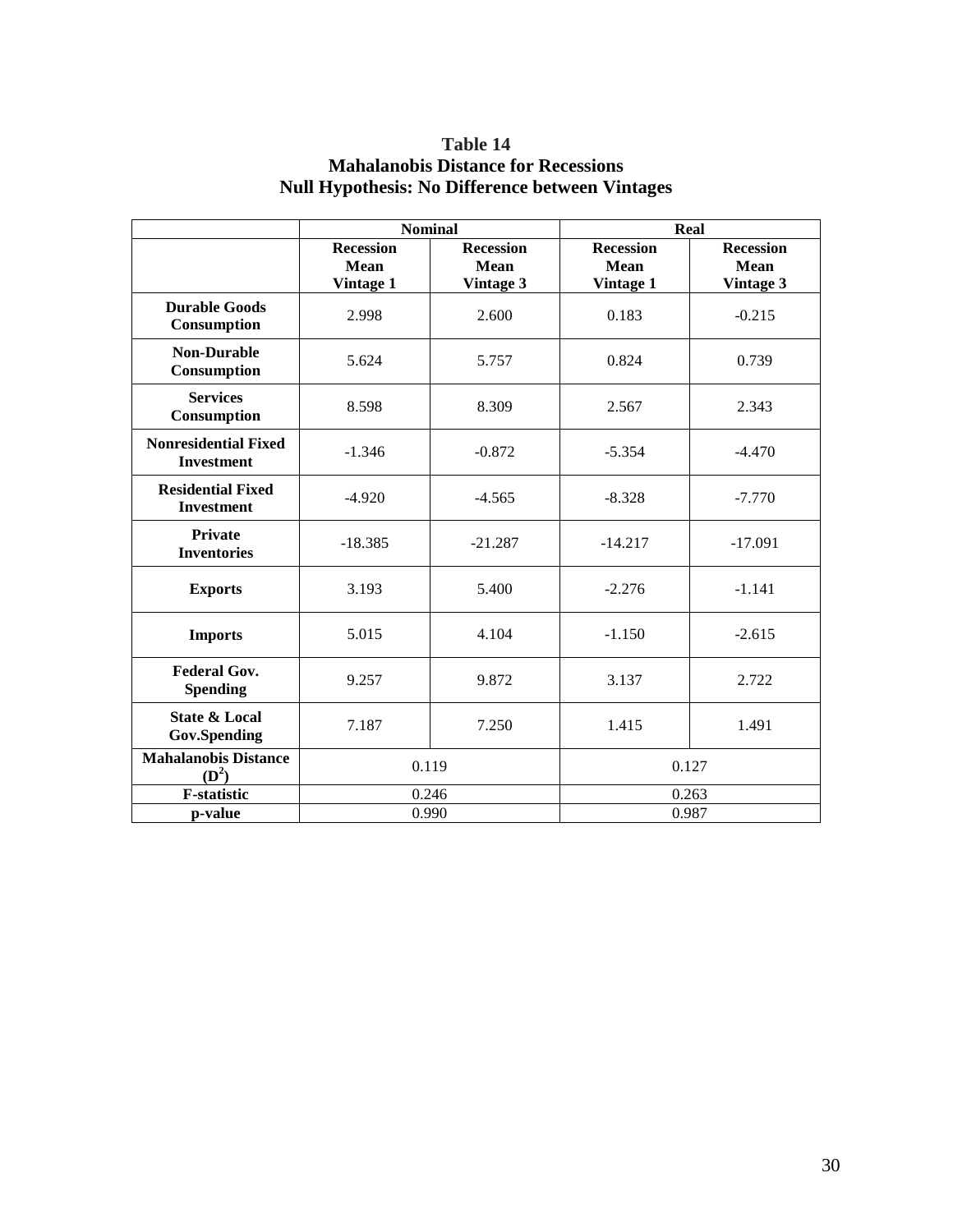|                                                  | <b>Nominal</b>                               |                                              | Real                                         |                                       |
|--------------------------------------------------|----------------------------------------------|----------------------------------------------|----------------------------------------------|---------------------------------------|
|                                                  | <b>Expansion</b><br>Mean<br><b>Vintage 1</b> | <b>Expansion</b><br><b>Mean</b><br>Vintage 3 | <b>Expansion</b><br><b>Mean</b><br>Vintage 1 | <b>Expansion</b><br>Mean<br>Vintage 3 |
| <b>Durable Goods</b><br>Consumption              | 8.165                                        | 8.532                                        | 7.537                                        | 7.904                                 |
| <b>Non-Durable</b><br>Consumption                | 6.174                                        | 6.470                                        | 2.678                                        | 2.975                                 |
| <b>Services</b><br>Consumption                   | 7.500                                        | 7.549                                        | 3.315                                        | 3.367                                 |
| <b>Nonresidential Fixed</b><br><b>Investment</b> | 8.774                                        | 9.882                                        | 7.423                                        | 8.452                                 |
| <b>Residential Fixed</b><br><b>Investment</b>    | 11.068                                       | 11.630                                       | 6.450                                        | 6.768                                 |
| <b>Private</b><br><b>Inventories</b>             | 25.836                                       | 26.516                                       | 22.662                                       | 23.150                                |
| <b>Exports</b>                                   | 8.903                                        | 11.168                                       | 6.370                                        | 8.069                                 |
| <b>Imports</b>                                   | 12.557                                       | 14.616                                       | 9.379                                        | 11.336                                |
| <b>Federal Gov.</b><br><b>Spending</b>           | 5.474                                        | 5.305                                        | 1.912                                        | 1.539                                 |
| <b>State &amp; Local</b><br><b>Gov.Spending</b>  | 6.664                                        | 6.837                                        | 2.260                                        | 2.341                                 |
| <b>Mahalanobis Distance</b><br>$(D^2)$           | 0.043                                        |                                              | 0.056                                        |                                       |
| <b>F-statistic</b>                               | 0.242                                        |                                              | 0.313                                        |                                       |
| p-value                                          | 0.992                                        |                                              | 0.977                                        |                                       |

**Table 15 Mahalanobis Distance for Expansions Null Hypothesis: No Difference between Vintages**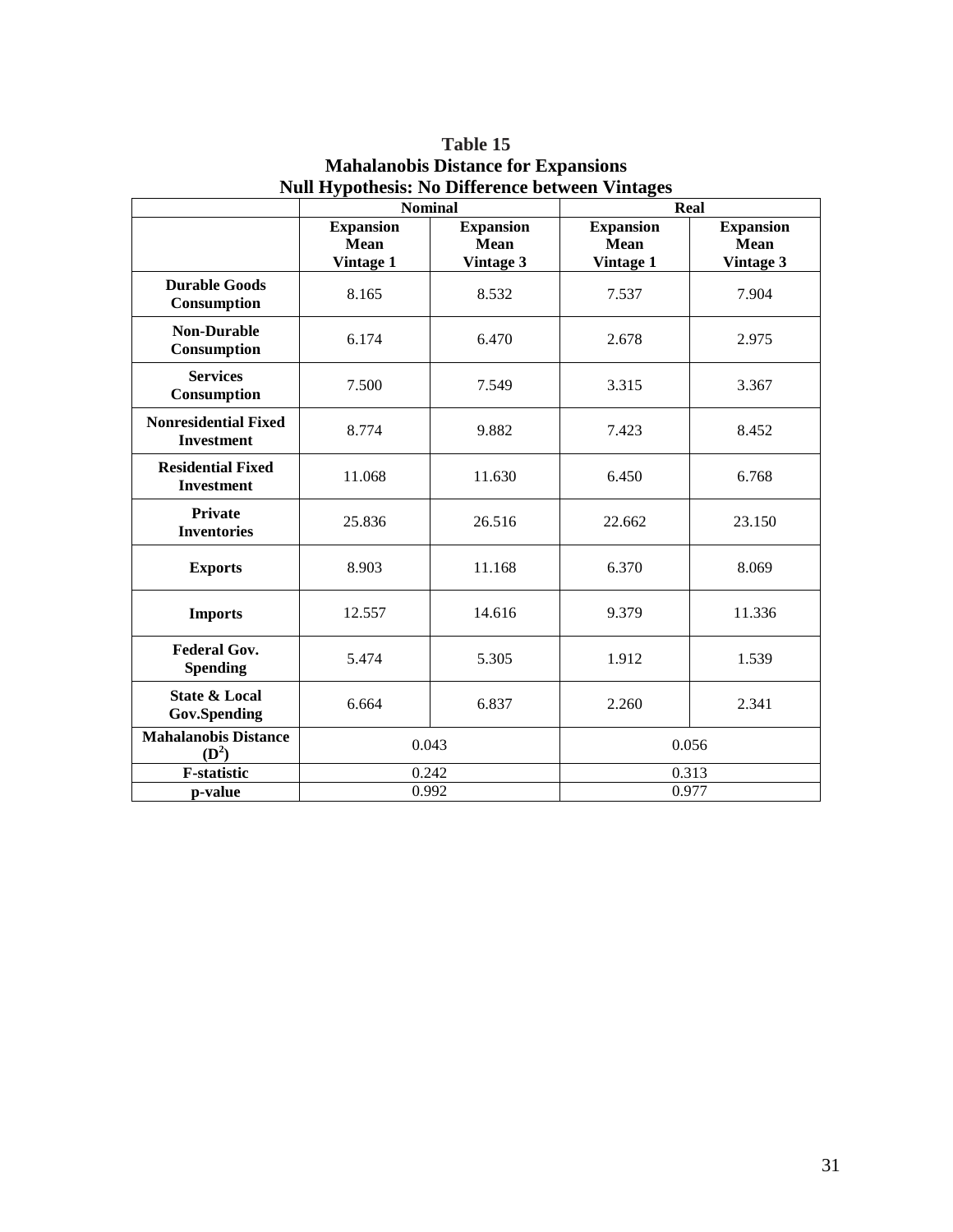### **References**

Abdi, Herve (2007). Distance. In N.J. Salkind (Ed.) Encyclopedia of Measurement and Statistics. Thousand Oaks CA: Sage, pp. 280-284.

Aruoba, S. Borağan (2008). Data Revisions Are Not Well Behaved. Journal of Money, Credit, and Banking, 40, 319–340.

Banternghansa, Chanont and Michael W. McCracken (2009). Forecast Disagreement Among FOMC Members. Federal Reserve Bank of St. Louis Working Paper No. 2009-059.

Croushore, Dean, (2006). Forecasting with Real-Time Macroeconomic Data. In: Graham Elliott, Clive W. J. Granger, and Allan Timmermann, eds., Handbook of Economic Forecasting (Amsterdam: North-Holland), pp. 961–982.

Croushore, Dean, (2009). Frontiers of Real-Time Data Analysis. Forthcoming in Journal of Economic Literature.

Croushore, Dean, (2010). Forecasting with Real-Time Data Vintages. Forthcoming in: M. Clements and D. Hendry, eds., Oxford Handbook of Forecasting.

de Leeuw, Frank (1990). The Reliability of U.S. Gross National Product. Journal of Business and Economic Statistics, 8, 191-203.

Dynan, Karen E. and Douglas W. Elmendorf (2001). Do Provisional Estimates of Output Miss Economic Turning Points? Federal Reserve Board Finance and Economics Discussion Series No. 2001-52.

Faust, Jon, John H. Rogers and Jonathan H. Wright (2005). News and Noise in G-7 GDP Announcements. Journal of Money, Credit, and Banking, 37(3), 403-419.

Fixler, Dennis J. and Bruce T. Grimm (2002). Reliability of GDP and Related NIPA Estimates. Survey of Current Business, 82, January, 9-27.

Fixler, Dennis J. and Bruce T. Grimm (2005). Reliability of the NIPA Estimates of U.S. Economic Activity. Survey of Current Business, 85, February, 9-19.

Fixler, Dennis J. and Bruce T. Grimm (2008). The Reliability of the GDP and GDI Estimates. Survey of Current Business, 88, February, 16-32.

Grimm, Bruce T. and Robert P. Parker (1998). Reliability of the Quarterly and Annual Estimates of GDP and Gross Domestic Income. Survey of Current Business, 78, December, 12-21.

Groen, Jan J. J., George Kapetanios and Simon Price (2009). Real Time Evaluation of Bank of England Forecasts for Inflation and Growth. International Journal of Forecasting, 25, 74-80.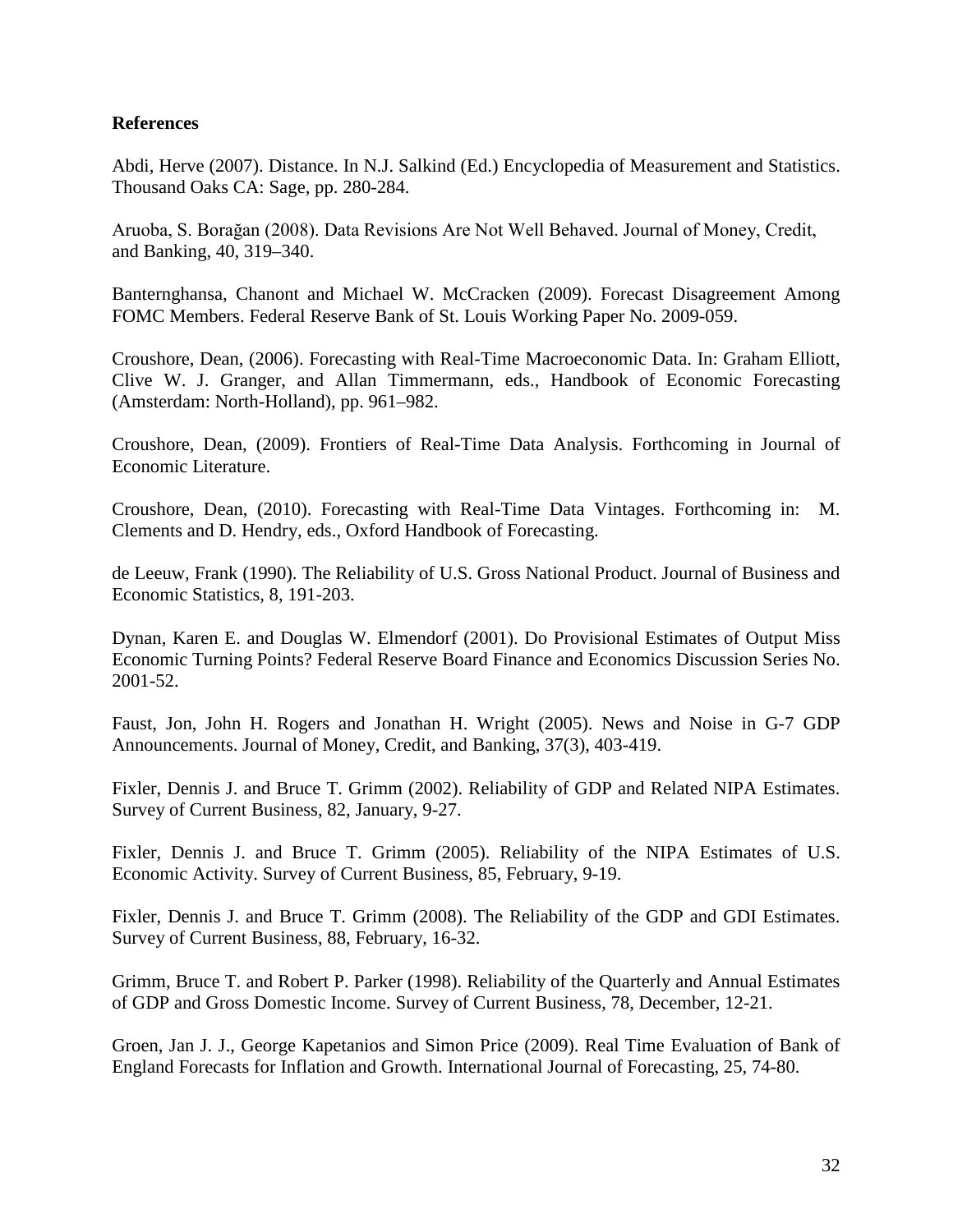Hanson, M. S. and J. Whitehorn (2006). Reconsidering the Optimality of Federal Reserve Forecasts. Manuscript.

Holden, K. and D.A. Peel (1990). On testing for unbiasedness and efficiency of forecasts. Manchester School, 48, 120–127.

Joutz, Frederick L. and H. O. Stekler (1998). Data Revisions and Forecasting. Applied Economics, 30, August, 1011-1016.

Joutz, F. and H. Stekler (2000). An evaluation of the predictions of the Federal Reserve. International Journal of Forecasting, 16, 17-38.

Jordá, Òscar, Malte Knüppel, and Massimiliano Marcellino (2010). Empirical Simultaneous Confidence Regions for Path-Forecasts. European University Institute Economics Working Papers No. ECO2010/18.

Mankiw, N. Gregory, David E. Runkle and Matthew D. Shapiro (1984). Are Preliminary Announcements of the Money Stock Rational Forecasts? Journal of Monetary Economics, 14, 15-27.

Mankiw, N. Gregory and Matthew D. Shapiro (1986). News or Noise: An Analysis of GNP Revisions. Survey of Current Business, 66, May, 20-25.

McLachlan, G. J. (1999) "Mahalanobis Distance" *Resonance*, pp. 20 -26.

McNees, Stephen K. (1986). Estimating GNP: The Trade-Off Between Timeliness and Accuracy. New England Economic Review, Jan./Feb., 3-10.

Mincer, J. and V. Zarnowitz (1969). The Evaluation of Economic Forecasts. In J. Mincer (Eds.) Economic Forecasts and Expectations. National Bureau of Economic Research, New York.

Morgenstern, Oskar (1963). On the Accuracy of Economic Observations, Princeton: Princeton University Press.

Mork, Knut A. (1987). Ain't Behavin': Forecast Errors and Measurement Errors in Early GNP Esimates. Journal of Business and Economic Statistics, 5, 165-175.

Neftci, S. N. and P. Theodossiou (1991). Properties and Stochastic Nature of B.E.A.'s Early Estimates of GNP. Journal of Economics and Business, 43, 231–239.

Noether, G. E. (1981). Why Kendall Tau? Teaching Statistics, 3, May, 41-43.

Öller, L.E. and A. Teterukovsky (2007). Quantifying the Quality of Macroeconomic Variables. International Journal of Forecasting, 23, 205-217.